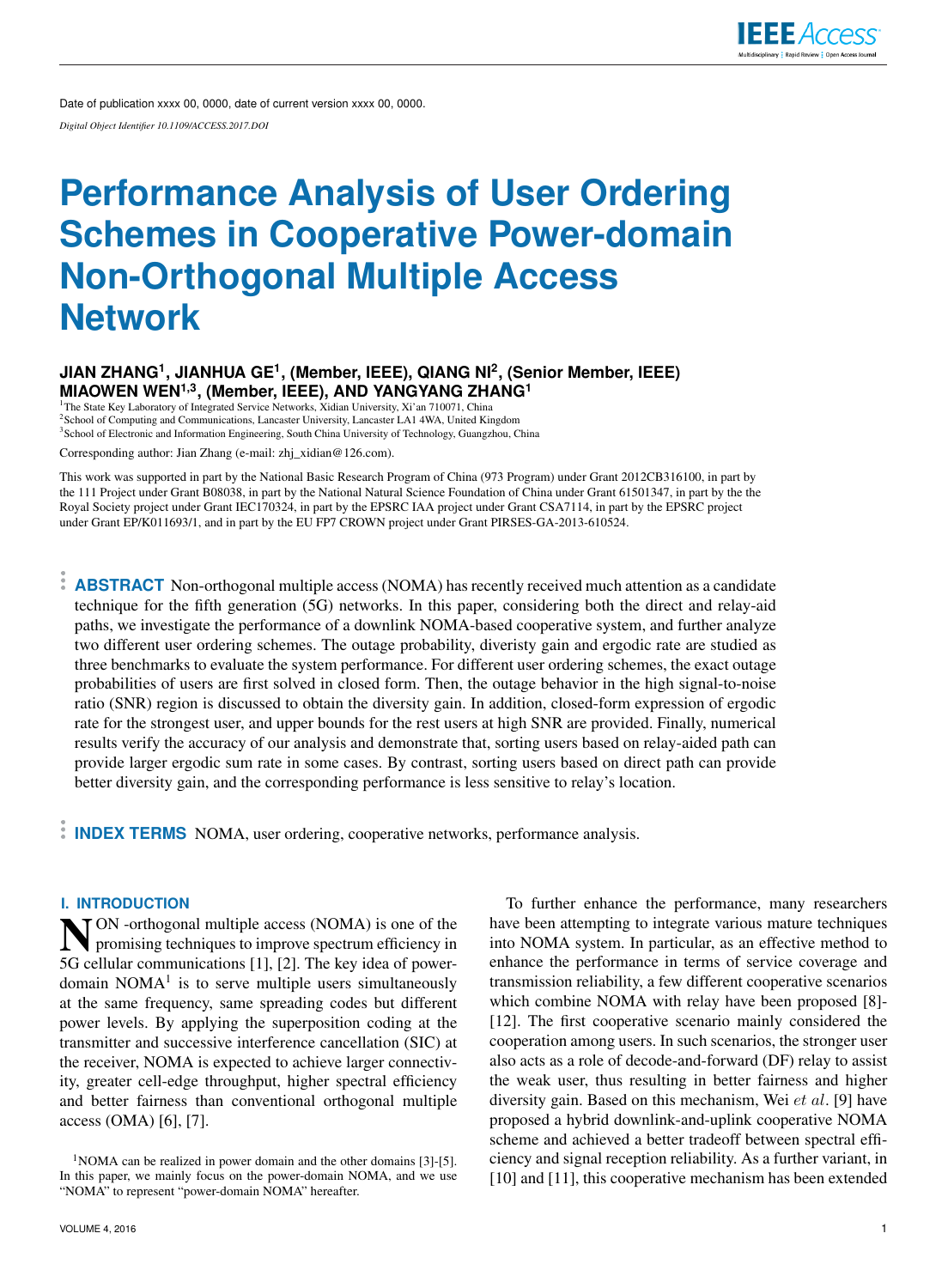to cognitive radio systems, where secondary users also serve as relays to improve the performance of both primary and secondary networks.

On the other hand, the downlink cooperative scenario that contains a dedicated relay has been extensively studied [13]- [19]. In this scenario, a dedicated relay is configured to bridge the transmission between source and multiple celledge users. In this context, references [13] and [14] studied the performance in amplify-and-forward (AF) relay-aided NOMA systems. By presenting closed-form expressions and simulations, the authors have demonstrated that NOMA can achieve better outage performance and larger ergodic rate than conventional OMA. As a further advance, in [15] and [16], multiple-antenna technique has been applied to this system to obtain larger diversity gain. By contrast, considering the independent but not necessarily identically distributed (i.n.i.d.) fading, the study of [17] has analyzed and compared DF system with AF one. Wan et al. have also pointed out that DF protocol significantly outperforms AF one in terms of ergodic sum rate and exhibits better outage performance at low signal-to-noise ratio (SNR). In [18], this cooperative mechanism has been extended to cognitive networks, and the corresponding resource allocation algorithm has been well studied.

However, although many studies have been contributed to analyze cooperative NOMA systems, some key issues may still remain, and one of which is the user ordering. At the transmitter, users are sorted according to their channel conditions, and more power is allocated to the users with worse channel conditions, thus resulting in a better tradeoff between the system throughput and user fairness [20], [21]. Also, at the receiver, the benefit of NOMA depends critically on SIC strategy which requires appropriate user ordering [22]. In non-cooperative scenarios, the user ordering scheme is straightforward since there only contains direct path. However, the cases are complicated in cooperative NO-MA. In such scenarios, the signal sent by the source arrives at the destination through diverse paths: one directly from source node and the other through relay node. Performance will, thus, highly depend on which path determines the user ordering. If properly designed, the superiority of both key NOMA components (superposition coding and SIC), can be guaranteed. However, to the best of our knowledge, very few works have concentrated on the analysis of user ordering issue in cooperative NOMA. And this is the gap which this paper aspires to fill.

In this paper, the performance of two major user ordering schemes in cooperative NOMA is analyzed. Moreover, compared with our previous works [13]-[17], to reflect a more realistic scenario, we first consider that both the direct and relay-aided paths are available. Then, to evaluate the system performance more comprehensively, we further adopt maximum-ratio-combining (MRC) criterion instead of selection combining (SC) at user side. The main contributions of this paper are summarised as follows:

1) A downlink cooperative NOMA network is considered

in this paper. Considering the impacts of both direct and relay-aided paths, the performance of two major user ordering schemes is analyzed and compared.

- 2) Outage performance is first analyzed as a criterion to evaluate the two different user ordering schemes. Closed-form expressions for users' outage probability are derived. Then, by investigating the asymptotic behavior under high-SNR assumption, we further obtain the corresponding diversity gain.
- 3) The ergodic rate is analyzed as an alternative benchmark to evaluate the two user ordering schemes. Since the sum rate of such systems highly depends on the strongest user<sup>2</sup> at high SNR [13]-[17], we thus obtain the exact closed-form expression of ergodic rate for the strongest user. For the rest users, we also obtain the corresponding upper bounds at high SNR.
- 4) Comprehensive simulations are provided to evaluate the two user ordering schemes and our analyses. In addition, the impacts of several important coefficients, including power allocation coefficients, and relay position, are also discussed via simulations.

The rest of this paper is organized as follows. We introduce the system model and some basic assumptions in Section II. Section III and IV analyze the outage performance and diversity gain, respectively. The ergodic rate is discussed in Section V. Numerical results are provided in Section VI. Finally, Section VII concludes this work.

*Notations:* Throughout this paper,  $P(\cdot)$  symbolizes probability.  $\Lambda^c$  symbolizes the complementary set of event  $\Lambda$ .  $F_X(\cdot)$  and  $f_X(\cdot)$  symbolize the cumulative distribution function (CDF) and the probability density function (PDF) of a random variable  $X$ , respectively.

#### **II. SYSTEM MODEL**

In this section, we introduce a cooperative NOMA system model, and some basic assumptions are listed.



**FIGURE 1:** Downlink cooperative NOMA system.

As depicted in Fig. 1, we consider a common downlink cooperative network, where a source  $S$  communicates with M users  $D = \{D_1, D_2, \ldots, D_M\}$  via a dedicated DF relay,

<sup>2</sup>According to the principle of power-domain NOMA, the users should be sorted based on their channel conditions. That is to say, the strongest user is the one who has the best channel condition.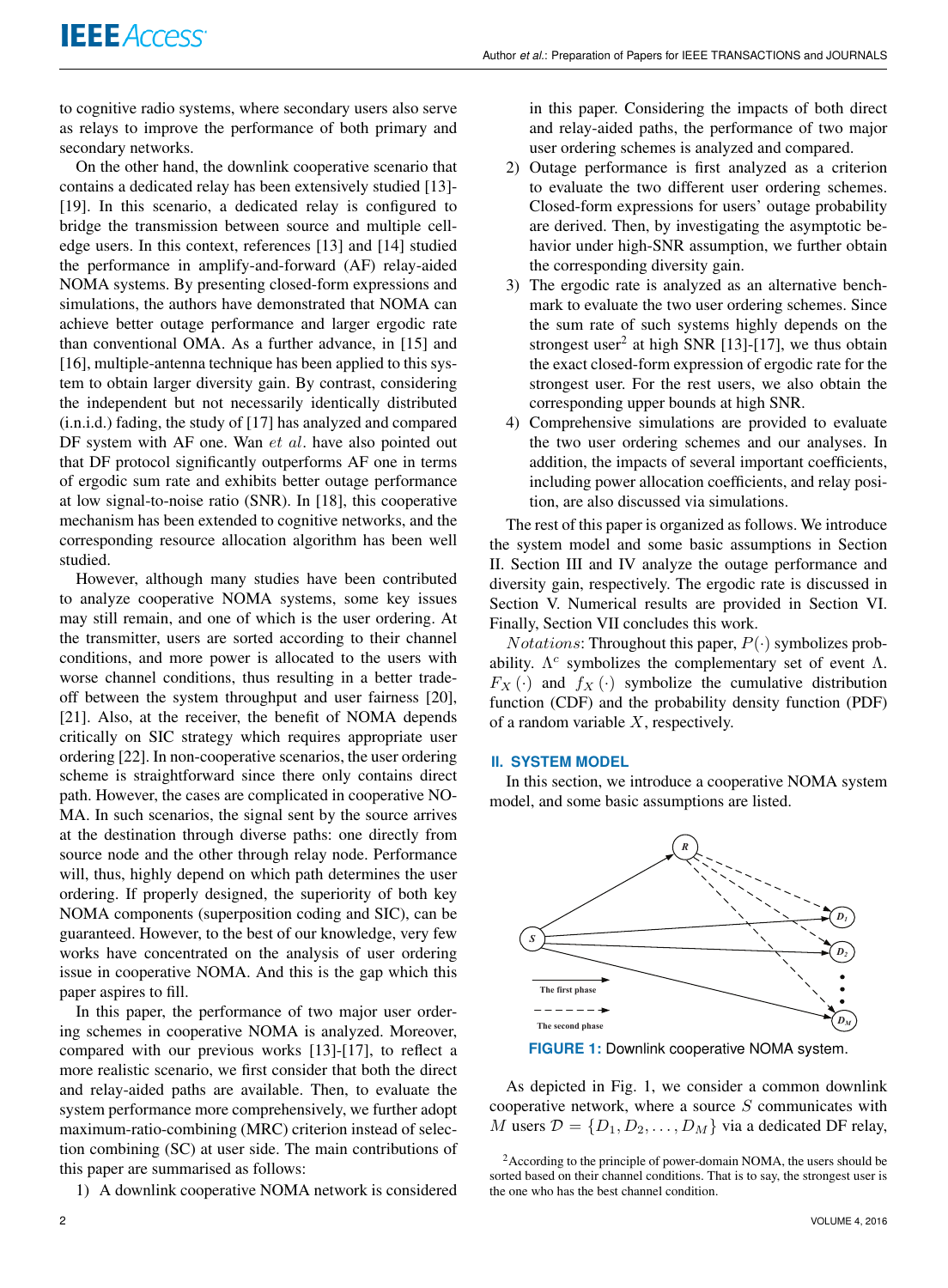and the users are clustered to form homogeneous network topology [23]. All nodes in this system are equipped with a single antenna and all nodes know the exact channel state information (CSI). Unlike the assumption of absent direct links in previous works, we consider the direct links between  $S$  and  $D$  are also present to model a more realistic situation. All the wireless links are assumed to experience independent Rayleigh fading and additive white Gaussian noise (AWGN). The channel vector between  $S$  and  $D$  is denoted by  $h_{SD} = [h_{SD_1}, h_{SD_2}, \cdots, h_{SD_M}]$ , where  $h_{SD_m} \sim \mathcal{CN}(0, \Omega_X), m = 1, 2, \cdots, M$ . The channel gain between S and R is denoted by  $h_{SR}$ , where  $h_{SR} \sim$  $\mathcal{CN}(0,\Omega_Y)$ . Similarly between R and D, the channel vector is denoted by  $h_{RD} = [h_{RD_1}, h_{RD_2}, \cdots, h_{RD_M}]$ , where  $h_{RD_m} \sim \mathcal{CN}(0, \Omega_Z), m = 1, 2, \cdots, M$ . For notational simplicity, let  $\lambda_X = |h_X|^2$ , where  $X \in \{SR, SD_i, RD_i\}$ with  $i \in \{1, 2, \cdots M\}$ .

As described in [13]-[17], the whole transmission of this half-duplex relay system is also completed in two consecutive phases.

During the first phase, the source  $S$  broadcasts the superimposed signal  $x_S$  to R and D simultaneously, where  $x_S$  is given by  $x_S$  =  $\sum_{i=1}^M$  $\sqrt{a_i P_S} x_i$ ,  $P_S$  denotes the transmit power at S,  $x_i$  denotes the signal of  $D_i$ , and  $a_i$  denotes the corresponding power coefficient. Therefore, the received signals at R and  $D_i$  can be written as  $y_R = h_{SR} \sum_{i=1}^{M}$ at *R* and  $D_i$  can be write<br> $\sqrt{a_i P_S} x_i + n_R$  and  $y_{SD_m}$  =  $h_{SD_m}\sum_{i=1}^{M}$  $\frac{n_{SR}}{\sqrt{a_i P_S x_i + n_{D_m}^1}}$ , where  $n_R \sim \mathcal{CN}(0, \sigma_R^2)$  and  $n_{D_m}^1 \sim \mathcal{CN}(0, \sigma_{D_m^1}^2)$ , denote the AWGNs at R and  $D_m$ , respectively.

Based on the principle of NOMA, the DF relay decodes the signals of  $D$  using SIC, Thus, the corresponding signalto-interference-and-noise ratio (SINR) at relay is given by:

$$
\gamma_{SR}^m = \begin{cases}\n\frac{a_m \lambda_{SR}}{\tilde{a}_m \lambda_{SR} + \frac{1}{\rho}}, & m < M \\
\rho a_M \lambda_{SR}, & m = M,\n\end{cases}
$$
\n(1)

where  $\rho \triangleq \frac{P_S}{\sigma_P^2}$  represents the average signal-to-noise ratio (SNR), and  $\tilde{a}_m = \sum_{i=m+1}^{M} a_i$ .

Meanwhile, SIC will also be carried out at  $D$ . User  $D_n$ should decode the signal of user  $D_m$  first before decoding its own signal ( $n > m > 1$ ), and the signal of  $D_n$  will be treated as noise at  $D_m$ . As a result, the SINR for  $D_m$  to decode its own signal can be calculated as:

$$
\gamma_{SD}^{m} = \frac{a_m \lambda_{SD_m}}{\tilde{a}_m \lambda_{SD_m} + \frac{1}{\rho}}.
$$
 (2)

The SINRs for  $D_M$  to decode the signal of  $D_m$  and its own signal can be calculated respectively as:

$$
\gamma_{SD}^{M \to m} = \frac{a_m \lambda_{SD_M}}{\tilde{a}_m \lambda_{SD_M} + \frac{1}{\rho}},\tag{3}
$$

$$
\gamma_{SD}^M = \rho a_M \lambda_{SD_M}.\tag{4}
$$

During the second phase, the relay rebuilds the superpo-

sition code and retransmits it to all users with power  $P_R$ [17]. Therefore, the received signal at  $D_m$  can be written as  $y_{RD_m} = h_{RD}^m \sum_{i=1}^M$ ived signal at  $D_m$  can be written<br> $\sqrt{a_i P_R} x_i + n_{D_m}^2$ , where  $n_{D_m^2} \sim$  $CN(0, \sigma_{D_m^2}^2)$  denotes the AWGN at  $D_m$  in the second phase. As in [13]-[17], we also assume that  $P_S = P_R = P$ ,  $\sigma_R^2 =$  $\sigma_{D_1^1}^2 = \sigma_{D_{\tilde{X}}^2}^2 = \sigma^2$ . Similar to (2)-(4), the corresponding SINRs of link  $R \to D$  can be expressed as:

$$
\gamma_{RD}^{m} = \frac{a_m \lambda_{RD_m}}{\tilde{a}_m \lambda_{RD_m} + \frac{1}{\rho}},\tag{5}
$$

$$
\gamma_{RD}^{M \to m} = \frac{a_m \lambda_{RD_M}}{\tilde{a}_m \lambda_{RD_M} + \frac{1}{\rho}},\tag{6}
$$

$$
\gamma_{RD}^M = \rho a_M \lambda_{RD_M}.\tag{7}
$$

Finally, by using the MRC criterion, all users combine the received signals of the two-phase transmission. Taking into account the impact of both direct and relay-aided links, in the following sections, we analyze and compare two different user ordering schemes, i.e., the users are sorted according the channels gains of relay-aided links as  $\lambda_{RD_1} \leq \lambda_{RD_2} \leq$  $\cdots \leq \lambda_{RD_M}$ , or according the channels gains of direct links as  $\lambda_{SD_1} \leq \lambda_{SD_2} \leq \cdots \leq \lambda_{SD_M}$ .

#### **III. OUTAGE PERFORMANCE**

To evaluate the two different user ordering schemes, in this section, outage probability is characterized as a benchmark criterion of system performance.

#### *A. ALL USERS ARE SORTED ACCORDING TO THE CHANNELS GAINS OF RELAY-AIDED (*R → D*) LINKS.*

From the mechanism described in the last section, the link  $S \rightarrow R$  has a great impact on the SINR at users. If relay could decode the signals correctly, the user can combine the signals from both links  $S \to \mathcal{D}$  and  $R \to \mathcal{D}$ . Otherwise, only the signal from link  $S \to \mathcal{D}$  is available. Therefore, the outage probability of the  $m$ -th user<sup>3</sup> can be given by

$$
P_{out}^{m} = \underbrace{P(\gamma_{SR}^{m} < \gamma_{tar}^{m}, \gamma_{SD}^{m} < \gamma_{tar}^{m})}_{\Psi_{1}} + \underbrace{P(\gamma_{SR}^{m} \geq \gamma_{tar}^{m}, \gamma_{SD}^{m} + \gamma_{RD}^{m} < \gamma_{tar}^{m})}_{\Psi_{2}}, \tag{8}
$$

where  $\gamma_{tar}^{m}$  denotes the target SINR for  $D_m$ . The target rate for  $D_m$  is given by  $R_m = \frac{1}{2} \log_2(1 + \gamma_{tar}^m)$ .

The first part in (8) can be obtained as

$$
\Psi_{1} = P\left(\frac{a_{m}\lambda_{SR}}{\tilde{a}_{m}\lambda_{SR} + \frac{1}{\rho}} < \gamma_{tar}^{m}\right) P\left(\frac{a_{m}\lambda_{SD_{m}}}{\tilde{a}_{1}\lambda_{SD_{m}} + \frac{1}{\rho}} < \gamma_{tar}^{m}\right)
$$
\n
$$
= F_{\lambda_{SR}}(\tau_{m}) F_{\lambda_{SD_{m}}}(\tau_{m}) = \left(1 - e^{-\frac{\tau_{m}}{\Omega_{Y}}}\right) \left(1 - e^{-\frac{\tau_{m}}{\Omega_{X}}}\right), \tag{9}
$$

where  $\tau_m = \frac{\gamma_{tar}^m}{\rho(a_m - \gamma_{tar}^m a_n)}$ . It is assumed that  $\gamma_{tar}^m < \frac{a_m}{a_n}$ ; otherwise the outage probability of  $D_m$  is always one.

<sup>&</sup>lt;sup>3</sup>For mathematical tractability, in Section III, we mainly consider the twouser scenario, i.e.,  $M = 2$ , or only two among  $M (M > 2)$  users are paired to perform NOMA. The scenario where all the  $M (M > 2)$  users participate NOMA are discussed in the Sections IV, V and VI.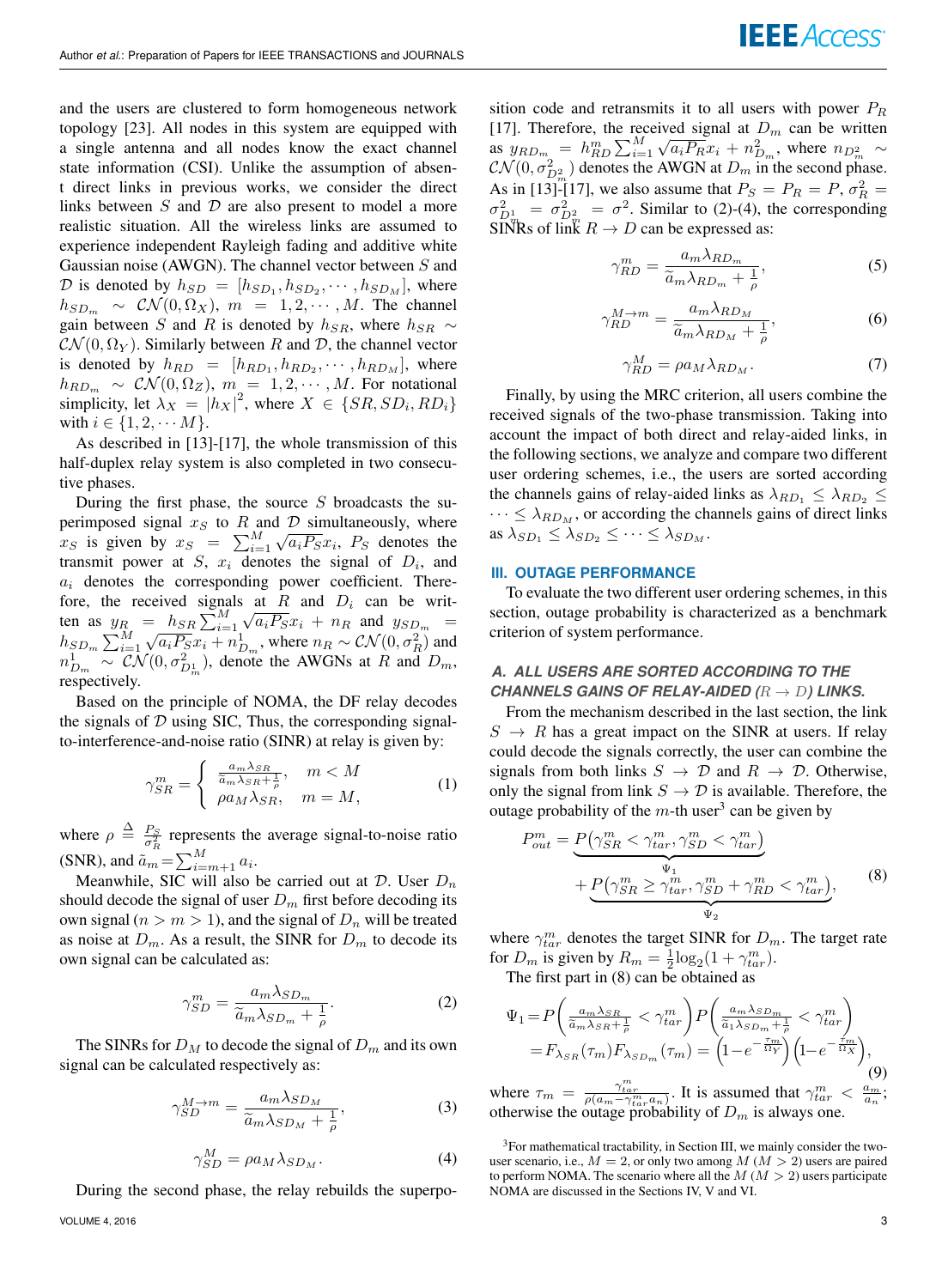Then, the second part of (8) can be calculated as

$$
\Psi_2 = P\left(\gamma_{SR}^m \ge \gamma_{tar}^m\right) P\left(\gamma_{SD}^m + \gamma_{RD}^m < \gamma_{tar}^m\right) \n= e^{-\frac{\tau_m}{\Omega_Y}} P\left(\gamma_{SD}^m + \gamma_{RD}^m < \gamma_{tar}^m\right).
$$
\n(10)

And  $\Psi_3$  can be further rewritten as follows:

$$
\Psi_3 = 1 - P((2\rho^2 a_m a_n - \gamma_{tar}^m \rho^2 a_n^2) \lambda_{RD_m} \lambda_{SD_m} + (\rho a_m - \gamma_{tar}^m \rho a_n)(\lambda_{RD_m} + \lambda_{SD_m}) \ge \gamma_{tar}^m).
$$
\n(11)

Recall the condition  $\gamma_{tar}^m < \frac{a_m}{a_n}$ , we have  $2\rho^2 a_m a_n$  –  $\gamma_{tar}^m \rho^2 a_n^2 > 0$  and  $\rho a_m - \gamma_{tar}^m \rho a_n > 0$ . After some algebraic manipulations, (11) can be revised as

$$
\Psi_3 = 1 - P(\lambda_{RD_m} \ge \max\{0, \frac{\gamma_{tar}^m - b\lambda_{SD_m}}{c\lambda_{SD_m} + b}\})
$$
\n
$$
= \begin{cases}\n1 - P(\lambda_{RD_m} > \frac{\gamma_{tar}^m - b\lambda_{SD_m}}{c\lambda_{SD_m} + b}), & 0 < \lambda_{SD_m} < \frac{\gamma_{tar}^m}{b}; \\
1 - P(\lambda_{RD_m} > 0), & \lambda_{SD_m} \ge \frac{\gamma_{tar}^m}{b},\n\end{cases} \tag{12}
$$

where  $b = (\rho a_m - \gamma_{tar}^m \rho a_n)$  and  $c = 2\rho^2 a_m a_n - \gamma_{tar}^m \rho^2 a_n^2$ . With the aid of [26], the CDF of  $\lambda_{RD_m}$  is given by

$$
F_{\lambda_{RDm}}(x) = \sum_{i=m}^{M} \sum_{j=0}^{i} (-1)^j \binom{i}{j} \binom{M}{i} e^{-\frac{(j+M-i)x}{\Omega_Z}}.
$$
\n(13)

Then,  $\Psi_3$  can be expressed as

$$
\Psi_{3} = 1 - \left( \int_{0}^{\frac{\gamma_{tar}^{m}}{b}} f_{\lambda_{SD_{m}}}(x) dx \int_{\frac{\gamma_{tar}^{m}}{cx+b}}^{\infty} f_{\lambda_{RD_{m}}}(y) dy + \int_{\frac{\gamma_{tar}^{m}}{b}}^{\infty} f_{\lambda_{SD_{m}}}(x) dx \int_{0}^{\infty} f_{\lambda_{RD_{m}}}(y) dy \right) \n= \Delta e^{\frac{(j+M-i)b}{\Omega_{Z}c}} \underbrace{\int_{0}^{\frac{\gamma_{tar}^{m}}{b}} e^{-\left[\frac{x}{\Omega_{X}} + \frac{(j+M-i)\gamma_{tar}^{m} + \frac{(j+M-i)b^{2}}{\Omega_{Z}cx+\Omega_{Z}b}}\right]}_{\Psi_{4}} dx, \tag{14}
$$

where  $\Delta = \frac{1}{\Omega_X} \sum_{n=1}^{M}$  $i = m$  $\sum_{i=1}^{i}$  $j=0$  $(-1)^{j} \binom{i}{j}$ j  $\setminus/M$ i ). Let  $r$  denote

 $\Omega_Z c x + \Omega_Z b$ , and d denote  $(j+M-i) \gamma_{tar}^m + \frac{(j+M-i)b^2}{c}$  $\frac{a^{i} - i}{c}$ , after applying the series expansion of the exponential functions in (14), we have:

$$
\Psi_{4} = \int_{\Omega_{Z}b}^{\Omega_{Z}c\gamma_{tar}^{n}} + \Omega_{Z}b e^{-\frac{r-\Omega_{Z}b}{\Omega_{X}\Omega_{Z}c}} e^{-\frac{d}{r}} dr \n= e^{\frac{b}{\Omega_{X}c}} \left[ \sum_{t=2}^{\infty} \frac{(-1)^{t}}{t!} d^{t} \int_{\Omega_{Z}b}^{\Omega_{Z}c\gamma_{tar}^{n}} + \Omega_{Z}b e^{-\frac{r}{\Omega_{X}\Omega_{Z}c}} r^{-t} dr \n+ \int_{\Omega_{Z}b}^{\Omega_{Z}c\gamma_{tar}^{n}} + \Omega_{Z}b e^{-\frac{r}{\Omega_{X}\Omega_{Z}c}} dr \n- d \int_{\Omega_{Z}b}^{\Omega_{Z}c\gamma_{tar}^{n}} + \Omega_{Z}b e^{-\frac{r}{\Omega_{X}\Omega_{Z}c}} r^{-1} dr \right],
$$
\n(15)

The second part of  $\Psi_4$  can be directly given by

$$
\Psi_4^2 = \Omega_X \Omega_Z c \left( e^{-\frac{b}{\Omega_X c}} - e^{-\frac{\frac{c \gamma_{tar}^m}{b} + b}{\Omega_X c}} \right). \tag{16}
$$

With the help of [27, eq.(3.351.4)], the first part of  $\Psi_4$  can

be calculated as

$$
\Psi_{4}^{1} = (-1)^{t} \frac{\left(\frac{1}{\Omega_{X}\Omega_{Z}c}\right)^{(t-1)} E_{i}\left(-b\frac{1}{\Omega_{X}c}\right)}{(t-1)!} + \frac{e^{-\frac{b}{\Omega_{X}c}}}{(\Omega_{Z}b)^{t-1}} \times \sum_{k=0}^{t-2} \frac{(-1)^{k} \left(\frac{1}{\Omega_{X}\Omega_{Z}c}\right)^{k} (\Omega_{Z}b)^{k}}{(t-1)(t-2)\cdots(t-1-k)} - \left[(-1)^{t} \times \frac{\left(\frac{1}{\Omega_{X}\Omega_{Z}c}\right)^{(t-1)} E_{i}\left[-\left(\frac{c\gamma_{tar}^{m}}{b}+b\right)\frac{1}{\Omega_{X}c}\right]}{(t-1)!} + \frac{e^{-\left(\frac{c\gamma_{tar}^{m}}{b}+b\right)\frac{1}{\Omega_{X}c}}}{\left(\frac{\Omega_{Z}c\gamma_{tar}^{m}}{t}\right)^{t-1}} \times \sum_{l=0}^{t-2} \frac{(-1)^{l} \left(\frac{1}{\Omega_{X}\Omega_{Z}c}\right)^{l} \left(\frac{\Omega_{Z}c\gamma_{tar}^{m}}{b} + \Omega_{Z}b\right)^{l}}}{(t-1)(t-2)\cdots(t-1-l)} \bigg], \tag{17}
$$

where  $Ei(x) = \int_{-\infty}^{x} \frac{e^t}{t}$  $\frac{\partial^2}{\partial t}dt$ ,  $x < 0$ . With the aid of [27, eq.(3.352.2)], the third part of  $\Psi_4$  can be calculated as

$$
\Psi_4^3 = d \bigg[ E i \bigg( - \frac{\frac{c \gamma_{tar}^m}{b} + b}{\Omega_X c} \bigg) - E i \bigg( - \frac{b}{\Omega_X c} \bigg) \bigg]. \tag{18}
$$

Finally, by combining  $(8)-(10)$  and  $(14)-(18)$ , the closedform expression of the outage probability for the weak user  $D_m$  can be written as

$$
P_{out}^{m} = \left(1 - e^{-\frac{\tau_m}{\Omega_Y}}\right) \left(1 - e^{-\frac{\tau_m}{\Omega_X}}\right) + \Delta e^{-\frac{\tau_m}{\Omega_Y} + \frac{(j + M - i)b}{\Omega_Z c} + \frac{b}{\Omega_Z c}} \left(\sum_{t=2}^{\infty} \frac{(-1)^t}{t!} d^t \Psi_4^1 + \Psi_4^2 - \Psi_4^3\right).
$$
(19)

On the other hand, the *n*-th user  $D_n$  should decode the signal of  $D_m$  first before decoding its own signal, thus the outage probability of  $D_n$  can be given by

$$
P_{out}^{n} = \left[1 - P\left(\gamma_{SR}^{n} \geq \gamma_{tar}^{n}, \gamma_{SR}^{m} \geq \gamma_{tar}^{m}\right)\right] \times \left[1 - P\left(\gamma_{SD}^{n} \geq \gamma_{tar}^{n}, \gamma_{SD}^{n \to m} \geq \gamma_{tar}^{m}\right)\right] + P\left(\gamma_{SR}^{n} \geq \gamma_{tar}^{n}, \gamma_{SR}^{m} \geq \gamma_{tar}^{m}\right)\left[1 - P(\gamma_{SD}^{n} + \gamma_{RD}^{n} \geq \gamma_{tar}^{n}, \gamma_{SD}^{n}^{m} + \gamma_{RD}^{n \to m} \geq \gamma_{tar}^{m}\right)\right].
$$
\n(20)

Define the first part of (20) as  $\Psi_5$ , and the second part as  $\Psi_6$ . Subsequently,  $\Psi_5$  can be further calculated as

$$
\Psi_{5} = \left[1 - P\left(\rho a_{n} \lambda_{SR} \geq \gamma_{tar}^{n}, \frac{a_{m} \lambda_{SR}}{\tilde{a}_{m} \lambda_{SR} + \frac{1}{\rho}} \geq \gamma_{tar}^{m}\right)\right] \times \left[1 - P\left(\rho a_{n} \lambda_{SD_{n}} \geq \gamma_{tar}^{n}, \frac{a_{m} \lambda_{SD_{n}}}{a_{n} \lambda_{SD_{n}} + \frac{1}{\rho}} \geq \gamma_{tar}^{m}\right)\right]
$$
\n
$$
= \left[1 - P\left(\lambda_{SR} \geq \max\{\tau^{n}, \tau^{m}\} \stackrel{\Delta}{=} \theta\right)\right] \times \left[1 - P\left(\lambda_{SD_{n}} \geq \theta\right)\right] \times \left[1 - e^{-\frac{\theta}{\Omega_{Y}}}\right)\left(1 - e^{-\frac{\theta}{\Omega_{X}}}\right), \tag{21}
$$

where  $\gamma_{tar}^n$  represents the target SINR of  $D_n$  and  $\tau^n = \frac{\gamma_{tar}^n}{\rho a_n}$ . The target rate for  $D_n$  is given by  $R_n = \frac{1}{2} \log_2(1 + \gamma_{tar}^n)$ .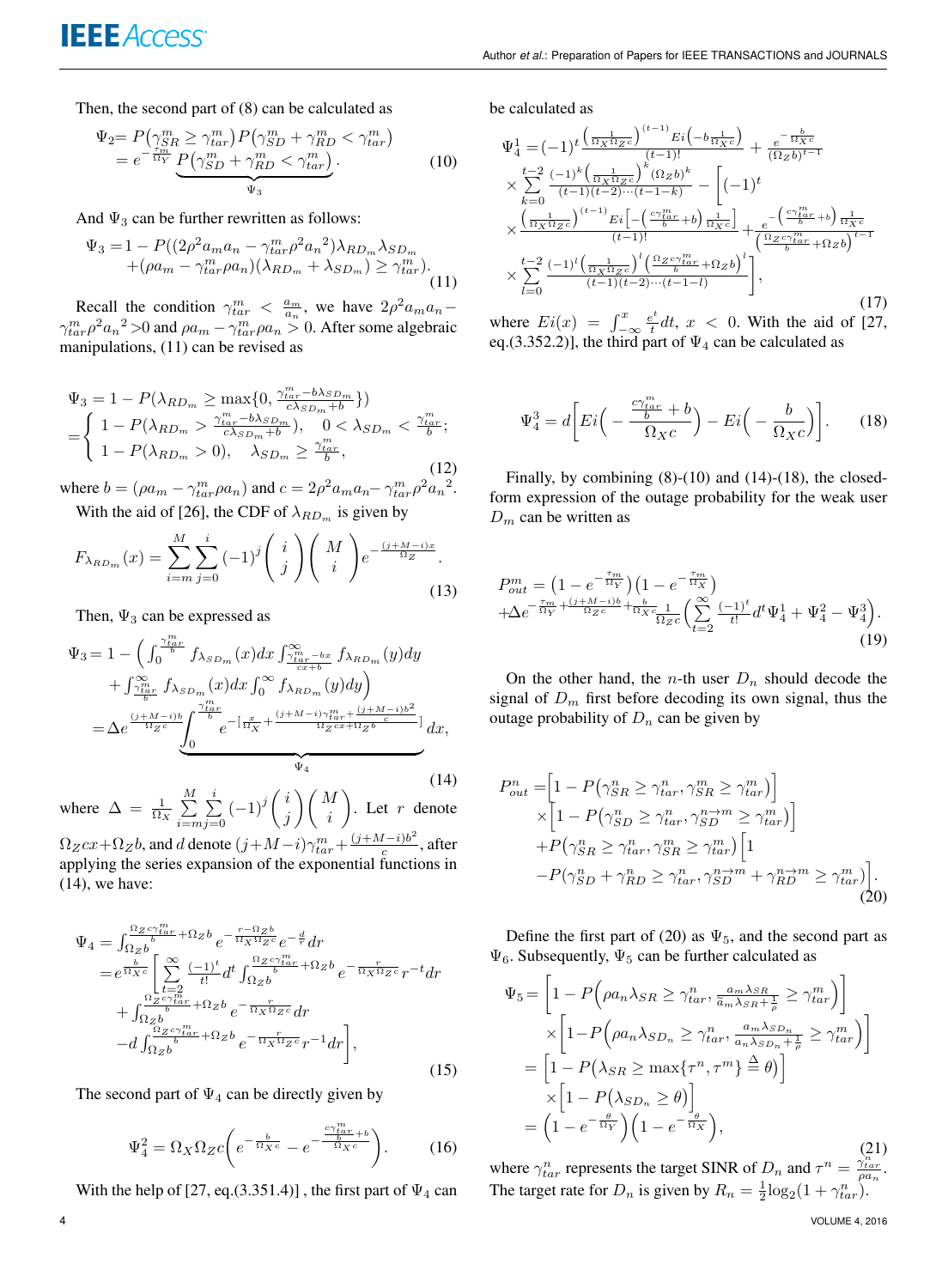Then,  $\Psi_6$  can be attained as

$$
\Psi_6 = P(|h_{SR}|^2 \ge \theta) \left[ 1 - \underbrace{P(\lambda_{RD_n} + \lambda_{SD_n} \ge \tau^n, \gamma_{SD}^{n \to m} + \gamma_{RD}^{n \to m} \ge \gamma_{tar}^m)}_{\Psi_7} \right]
$$
\n
$$
= e^{-\frac{\theta}{\Omega_Y}} (1 - \Psi_7).
$$
\n(22)

By substituting (3) and (6) into (22) and following similar steps to (12),  $\Psi$ <sub>7</sub> can be written as

$$
\Psi_7 = P\left(\lambda_{RD_n} \ge \max\left\{0, \frac{\gamma_{tar}^m - b\lambda_{SD_n}}{c\lambda_{SD_n} + b}, \tau^n - \lambda_{SD_n}\right\}\right).
$$
\n(23)

 $\Psi$ <sub>7</sub> can be further calculated based on the relationship between the function  $\frac{\gamma_{tar}^{m} - b\lambda_{SDn}}{c\lambda_{SDn} + b}$  $\frac{a_n - b\lambda_{SD_n}}{c\lambda_{SD_n} + b}$  and function  $\tau^n - \lambda_{SD_n}$ . For the case of  $\tau^n \geq \frac{\gamma_{tar}^{m}}{b}$ , the outage probability of the *n*-th user  $D_n$  is given by:

$$
P_{out}^{n} = \left(1 - e^{-\frac{\theta}{\Omega_{Y}}}\right)\left(1 - e^{-\frac{\theta}{\Omega_{X}}}\right)
$$

$$
+ \frac{1}{\Omega_{X}}\sum_{i=n}^{M}\sum_{j=0}^{i}\left(-1\right)^{j}\binom{i}{j}\binom{M}{i}e^{-\frac{\theta}{\Omega_{Y}}-\frac{(j+M-i)\tau^{n}}{\Omega_{Z}}}
$$

$$
\times \frac{\Omega_{X}\Omega_{Z}}{\left[\Omega_{Z}-\Omega_{X}\left(j+M-i\right)\right]}\left(1 - e^{-\frac{\left[\Omega_{Z}-\Omega_{X}\left(j+M-i\right)\right]\tau^{n}}{\Omega_{X}\Omega_{Z}}}\right).
$$
(24)

Proof: See Appendix A.

On the other hand, for the case of  $\tau^n < \frac{\gamma_{tar}^m}{b}$  and  $(\tau^n)^2 c 4(\gamma_{tar}^m - br^m) < 0$ ,  $P_{out}^n$  is given by (25). For the case of  $\tau^n \leq \frac{\gamma_{tar}^m}{b}$  and  $(\tau^n)^2 c - 4(\gamma_{tar}^m - b\tau^n) \geq 0$ , the outage probability of  $D_n$  can be derived as (26), which are shown at the top of the next page.

#### *B. ALL USERS ARE SORTED ACCORDING TO THE CHANNELS GAINS OF DIRECT (*S → D*) LINKS.*

In this user ordering scheme,  $\{\lambda_{SD_i}\}$  are ordered instead of  $\{\lambda_{RD_i}\}, i \in \{1, 2, \cdots M\}$ . Therefore, the CDF of  $\{\lambda_{SD_i}\}$ is given by

$$
F_{\lambda_{SDm}}(x) = \sum_{i=m}^{M} \sum_{j=0}^{i} (-1)^{j} {i \choose j} {M \choose i} e^{-\frac{(j+M-i)x}{\Omega_X}}.
$$
 (27)

Then, the corresponding outage probability can be calculated following the similar steps as in subsection III.A. In this situation, the closed-form expression of  $D_m$  can be given by:

$$
P_{out}^{m} = (1 - e^{-\frac{\tau_{m}}{\Omega_{Y}}}) \sum_{i=m}^{M} \sum_{j=0}^{i} (-1)^{j} {i \choose j} {M \choose i} e^{-\frac{(j+M-i)\tau_{m}}{\Omega_{X}}} + \frac{1}{\Omega_{X}\Omega_{Z}c(m-1)!(M-m)!} \sum_{l=0}^{m-1} (-1)^{l} {m-1 \choose l} \times e^{\frac{b}{\Omega_{Z}c} + \frac{b}{\Omega_{X}c} - \frac{\tau_{m}}{\Omega_{Y}}} \left[ \sum_{t=1}^{\infty} \frac{(-1)^{t}}{t!} d^{t} \Psi_{12}^{1} + \Psi_{12}^{2} - \Psi_{12}^{3} \right],
$$
\n(28)

VOLUME 4, 2016 5

where

$$
\begin{array}{l} \Psi^1_{12} = (-1)^t\frac{(\frac{M-m+l+1}{\Omega_X\Omega_Zc})^{(t-1)}Ei(-\frac{M-m+l+1}{\Omega_Xc})}{(t-1)!} \\ \quad + \frac{e^{-\frac{M-m+l+1}{\Omega_Xc}}}{(\Omega_Zb)^{t-1}}\sum_{k=0}^{t-2} \frac{(-1)^k(\frac{M-m+l+1}{\Omega_Xc})^k(b)^k}{(t-1)(t-2)\cdots(t-1-k)} \\ \quad - \left[ (-1)^t\frac{(\frac{M-m+l+1}{\Omega_X\Omega_Zc})^{(t-1)}Ei[-\frac{M-m+l+1}{\Omega_Xc} (c\frac{\gamma_{tar}^m}{b}+b)]}{(t-1)!} \\ \quad + \frac{e^{-\frac{M-m+l+1}{\Omega_Xc} (c\frac{\gamma_{tar}^m}{b}+b)t-2}(-1)^k(\frac{M-m+l+1}{\Omega_Xc})^k(\frac{c\gamma_{tar}^m}{b}+b)^k}{(\frac{\Omega_Zc\gamma_{tar}^m}{b}+\Omega_Zb)}\right],\\ \Psi^2_{12} = \frac{\Omega_X\Omega_Zc}{M-m+l+1}e^{-\frac{(M-m+l+1)\Omega_Zb}{\Omega_X\Omega_Zc}}\left(1-e^{-\frac{(M-m+l+1)\Omega_Zc\gamma_{tar}^m}{b\Omega_X\Omega_Zc}}\right),\\ \Psi^3_{12} = (\gamma_{tar}^m + \frac{b^2}{c})\{Ei[-\frac{(M-m+l+1)}{\Omega_Xc} (\frac{c\gamma_{tar}^m}{b}+b)]\\ \text{and}\qquad -Ei[-\frac{(M-m+l+1)b}{\Omega_Xc}] \}.\end{array}
$$

**IEEE** Access

As for the strong user  $D_n$ , if  $\tau^n \geq \frac{\gamma_{tar}^{m}}{b}$ , the closed-form expression of strong user can be given by:

$$
P_{out}^{n} = \left(1 - e^{-\frac{\theta}{\Omega_{Y}}}\right) \sum_{i=n}^{M} \sum_{j=0}^{i} (-1)^{j} {i \choose j} {M \choose i} e^{-\frac{(j+M-i)\theta}{\Omega_{X}}} + \frac{M! \Omega_{Z}}{(n-1)!(M-n)![\Omega_{Z}(M-n+k+1)-\Omega_{X}]} e^{-\frac{\tau^{n}}{\Omega_{Z}} - \frac{\theta}{\Omega_{Y}}} \times \sum_{k=0}^{n-1} (-1)^{k} {n-1 \choose k} \left[1 - e^{-\frac{[\Omega_{Z}(M-n+k+1)-\Omega_{X}] \tau^{n}}{\Omega_{X} \Omega_{Z}}}\right].
$$
\n(29)

Finally, For the case of  $\tau^n < \frac{\gamma_{tar}^m}{b}$ ,  $P_{out}^n$  can be also calculated following the similar steps to Appendix A, B, and  $(24)-(26)$ .

#### **IV. DIVERSITY GAIN**

Since the closed-form expression of the outage probability in Section III is complex, it is also essential to study the diversity gain to provide more insights. To proceed, we define  $\Lambda_{R_m,out}$  as the event that R cannot decode the signals of  $\{D_1, D_2, ..., D_m\}$  successfully. Then the probability of  $\Lambda_{R_m,out}$  is given by:

$$
P(\Lambda_{R_m,out}) = 1 - P(\lambda_{SR} > \tau_m^*) = 1 - e^{-\frac{\tau_m^*}{\Omega_Y}}, \quad (30)
$$

where  $\tau_m^* = \max\{\tau_1, \tau_2, \cdots, \tau_m\}$  with  $m < M$ , and  $\tau_m^* =$  $\max\{\tau_1, \tau_2, \cdots, \frac{\gamma^M_{tar}}{\rho a_M}\}$  with  $m=M.$ 

Next, we define  $\Phi_m$  as the outage event of  $D_m$ ,  $\Phi_{m,j}$  as the event that  $D_m$  fails to decode the signal of  $D_j$  ( $1 \le j \le m$ ) after MRC, and  $\Phi_{m,j}^c$  as the complementary set of  $\Phi_{m,j}$ . The outage probability of  $\Phi_m$  can be formulated as

$$
P(\Phi_m) = 1 - P(\Phi_{m,1}^c \cap \Phi_{m,1}^c \cap \dots \cap \Phi_{m,m}^c), \quad (31)
$$

in which, the probability of  $\Phi_{m,j}$  can be written as

$$
P(\Phi_{m,j}) = P(\Lambda_{R_m,out}) P(\gamma_{SD}^{m \to j} < \gamma_{tar}^j) + P(\Lambda_{R_m,out}^c) P(\gamma_{SD}^{m \to j} + \gamma_{RD}^{m \to j} < \gamma_{tar}^j). \tag{32}
$$

It can be observed that the first part of (32) equals to the outage probability that only the direct links are available and  $D_m$  fails to decode  $D_j$ . The second part equals to the outage probability that  $R$  successfully decodes the signals of  $D$  but outage event happens as well. Therefore, the probability of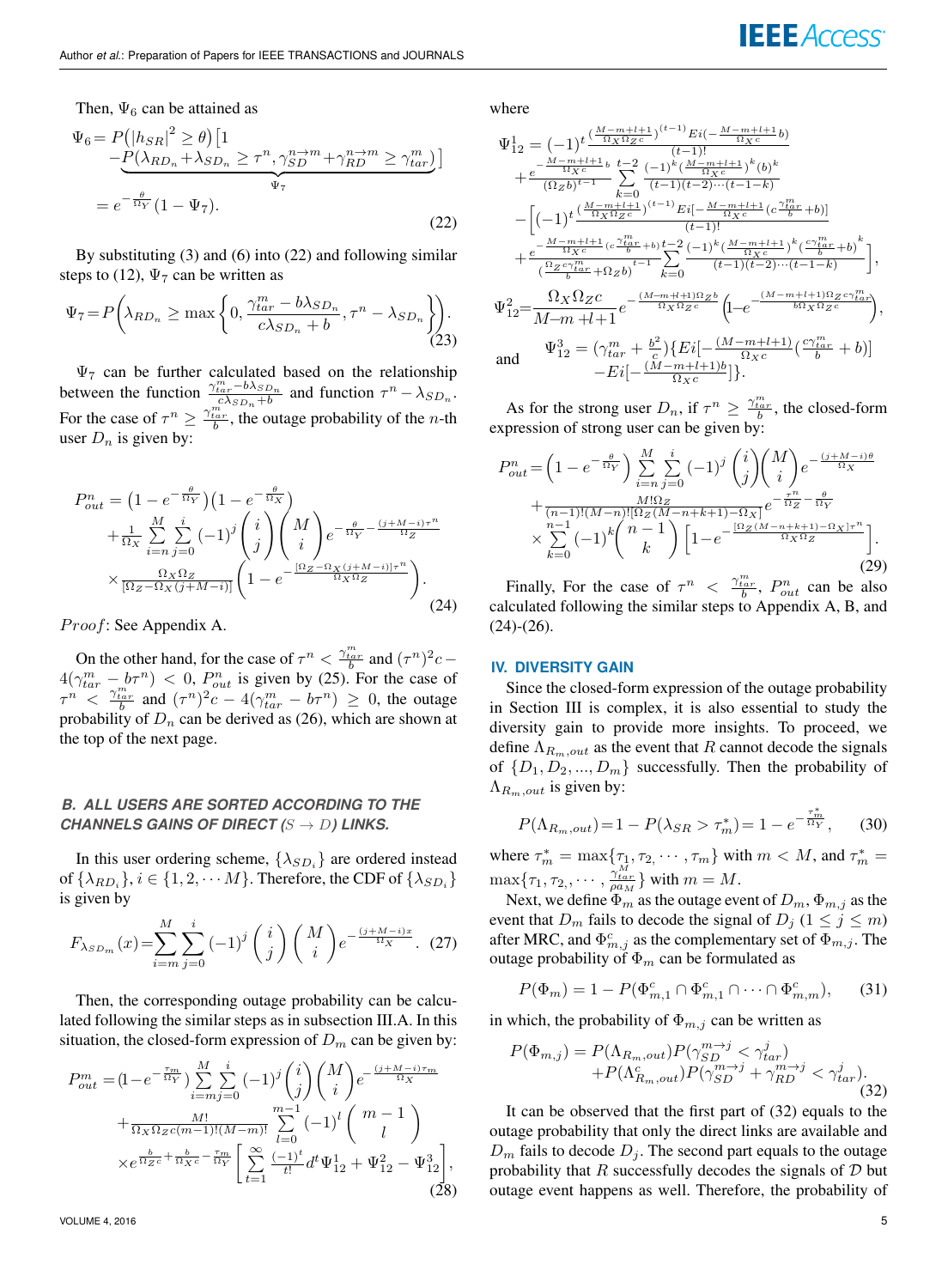$$
P_{out}^{n} = \left(1 - e^{-\frac{\theta}{\Omega_{Y}}}\right)\left(1 - e^{-\frac{\theta}{\Omega_{X}}}\right) + \frac{1}{\Omega_{Z}c}\Delta'e^{-\frac{\theta}{\Omega_{Y}} + \frac{(j+M-i)b}{\Omega_{Z}c} + \frac{b}{\Omega_{X}c}}\left\{\sum_{t=2}^{\infty}\frac{(-1)^{t}}{t!}d^{t}\left(-1\right)^{t}\frac{\left(\frac{1}{\Omega_{X}\Omega_{Z}c}\right)^{(t-1)}Ei\left(-b\frac{1}{\Omega_{X}c}\right)}{(t-1)!} + \frac{e^{-\frac{b}{\Omega_{X}c}}}{(\Omega_{Z}b)^{t-1}}\sum_{k=0}^{t-2}\frac{(-1)^{k}\left(\frac{1}{\Omega_{X}\Omega_{Z}c}\right)^{k}(\Omega_{Z}b)^{k}}{(t-1)(t-2)\cdots(t-1-k)} - \left[(-1)^{t}\frac{\left(\frac{1}{\Omega_{X}\Omega_{Z}c}\right)^{(t-1)}Ei\left[-\left(\frac{c\gamma_{tar}^{m}}{t}+b\right)\frac{1}{\Omega_{X}c}\right]}{(t-1)!} + \frac{e^{-\left(\frac{c\gamma_{tar}^{m}}{t}+b\right)\frac{1}{\Omega_{X}c}}}{(\frac{\Omega_{Z}c\gamma_{tar}^{m}}{t}+\Omega_{Z}b)^{t-1}}\sum_{l=0}^{t-2}\frac{(-1)^{l}\left(\frac{1}{\Omega_{X}\Omega_{Z}c}\right)^{l}\left(\frac{\Omega_{Z}c\gamma_{tar}^{m}}{b}+\Omega_{Z}b\right)^{l}}{(t-1)(t-2)\cdots(t-1-l)}\right] + \Omega_{X}\Omega_{Z}c\left(e^{-\frac{b}{\Omega_{X}c}}-e^{-\frac{\frac{c\gamma_{tar}^{m}}{b}b}{\Omega_{X}c}}\right)
$$
\n
$$
-d\left[Ei\left(-\frac{\frac{c\gamma_{tar}^{m}}{b}+b}{\Omega_{X}c}\right)-Ei\left(-\frac{b}{\Omega_{X}c}\right)\right]\right\}.
$$
\n(25)

$$
P_{out}^{n} = (1 - e^{-\frac{\theta}{\Omega_{Y}}}) (1 - e^{-\frac{\theta}{\Omega_{X}}}) + \Delta' e^{-\frac{\theta}{\Omega_{Y}} + \frac{(j+M-i)b}{\Omega_{Z}} + \frac{b}{\Omega_{Z}} - \frac{1}{\Omega_{Z}} \left\{ \mu_{x_{1}} + \Omega_{X} \Omega_{Z} c \left( e^{-\frac{b}{\Omega_{X}} - e^{-\frac{(x_{1} + b)}{\Omega_{X}} - \frac{1}{\Omega_{X}} - \frac{1}{\Omega_{X}} - \frac{1}{\Omega_{X}} \right)} - d \left[ Ei \left( -\frac{c_{x_{1} + b}}{\Omega_{X}} \right) \right\} \right\} + \Delta' e^{-\frac{\theta}{\Omega_{X}} - \frac{(j+M-i)r^{n}}{\Omega_{Z}} \frac{\Omega_{X} \Omega_{Z}}{[\Omega_{Z} - \Omega_{X}(j+M-i)]} \left\{ e^{-\frac{[\Omega_{Z} - \Omega_{X}(j+M-i)]x_{1}}{\Omega_{X}} - e^{-\frac{[\Omega_{Z} - \Omega_{X}(j+M-i)]x_{2}}{\Omega_{X}} - \frac{1}{\Omega_{X}} \frac{1}{\Omega_{Z}} \right\}} \right\}
$$
\n
$$
+ \Delta' e^{-\frac{\theta}{\Omega_{X}} + \frac{(j+M-i)b}{\Omega_{Z} - \frac{1}{\Omega_{X}} \frac{1}{\Omega_{Z}} \left\{ \mu_{x_{2}} + \Omega_{X} \Omega_{Z} c \left( e^{-\frac{c_{x_{2} + b}}{\Omega_{X} - \frac{1}{\Omega_{X}} - \frac{1}{\Omega_{X}} - \frac{1}{\Omega_{X}} - \frac{1}{\Omega_{X}} \right)} - d \left[ Ei \left( -\frac{\frac{c_{y_{1} + b}}{\Omega_{X} - \frac{1}{\Omega_{X}} - \frac{1}{\Omega_{X}} - \frac{1}{\Omega_{X}} - \frac{1}{\Omega_{X}} \right)}{\Omega_{Z} - \frac{1}{\Omega_{X}} \left\{ \frac{1}{\Omega_{X}} \right\}} \right\},
$$
\nwhere\n
$$
\Delta' = \frac{1}{\Omega_{X_{i} + b} + b} \sum_{i = 0}^{i} (-1)^{j} \binom{i}{j} \binom{M}{i}, x_{1} = \frac{\tau^{n} c - \sqrt{(\tau^{n} c)^{2} - 4c(\gamma^{n}_{tar} - b\tau^{n})
$$

Proof: See Appendix B.

 $\Phi_m$  can be bounded as

$$
P(\Phi_m) \leq \underbrace{P(\lambda_{SR} < \tau_m^*) P(\lambda_{SD_m} < \tau_m^*)}_{J_1} \\
+ \underbrace{P(\lambda_{SR} \geq \tau_m^*) P(\lambda_{RD_m} < \tau_m^*) P(\lambda_{SD_m} < \tau_m^*)}_{J_2}.\n\tag{33}
$$

### *A. ALL USERS ARE SORTED ACCORDING TO THE CHANNELS GAINS OF RELAY-AIDED (*R → D*) LINKS.*

In this user ordering scheme,  $\lambda_{SD_m}$  is an unordered variable, then  $J_1$  can be given by

$$
J_1 = P(\lambda_{SR} < \tau_m^*) P(\lambda_{SD_m} < \tau_m^*)
$$
  
=  $(1 - e^{-\frac{\tau_m^*}{\Omega_Y}})(1 - e^{-\frac{\tau_m^*}{\Omega_X}}) \propto \frac{1}{\rho^2},$  (34)

where  $\propto$  denotes the approximation at high SNR. Also,  $P(\lambda_{SR} \geq \tau_m^*) P(\lambda_{SD_m} < \tau_m^*)$  in  $J_2$  is given by  $e^{-\frac{\tau_m^*}{\Omega_Y}}(1 -$ 

$$
e^{-\frac{\tau_m^*}{\Omega_X}}\text{). Then, the PDF of }\lambda_{RD_m}\text{ is given by}
$$
\n
$$
f_{\lambda_{RD_m}}(x) = \frac{M!}{\Omega_Z(m-1)!(M-m)!}
$$
\n
$$
\times \sum_{i=0}^{m-1} (-1)^i \binom{m-1}{i} e^{-\frac{(M-m+i+1)x}{\Omega_Z}}.
$$
\n(35)

The high-SNR approximations of  $P(\lambda_{RD_m} < \tau_m^*)$  can be obtained following the steps to (36)-(39), which can be approximated as  $\frac{1}{\rho^m}$ . By substituting  $J_1$ , and  $J_2$  into (33), we can conclude that all the users can experience a same diversity order as two.

### *B. ALL USERS ARE SORTED ACCORDING TO THE CHANNELS GAINS OF DIRECT (*S → D*) LINKS.*

In this scheme, the PDF of  $\lambda_{SD_m}$  is given by

$$
f_{\lambda_{SD_m}}(x) = \frac{M!}{(m-1)!(M-m)!} \frac{1}{\Omega_X} \times \sum_{i=0}^{m-1} (-1)^i {m-1 \choose i} e^{-\frac{(M-m+i+1)x}{\Omega_X}}.
$$
\n(36)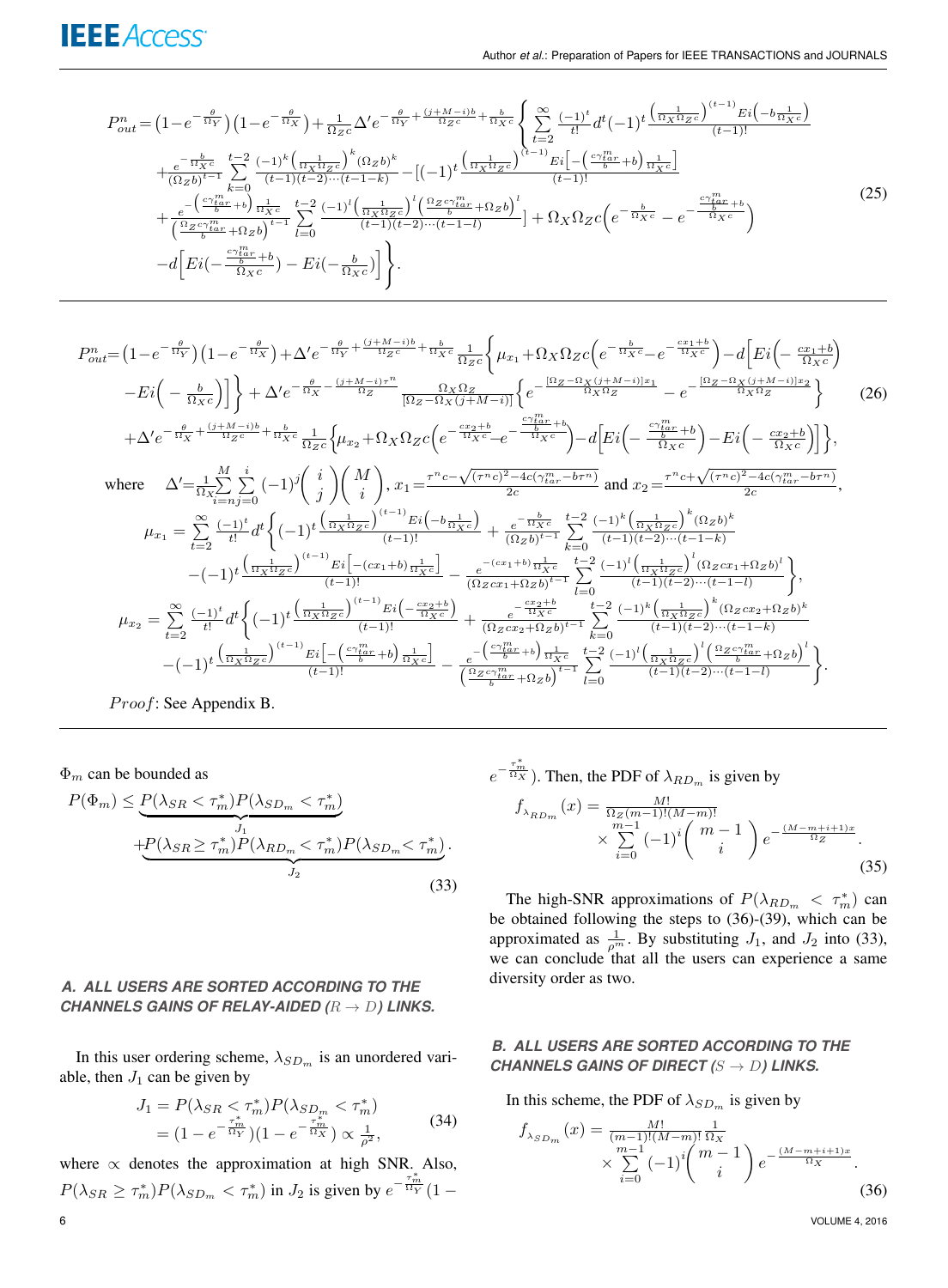Then,  $P(\lambda_{SD_m} < \tau_m^*)$  can be obtained as:

$$
P(\lambda_{SD_m} < \tau_m^*) = \int_{0}^{\tau_m^*} f_{\lambda_{SD_m}}(x) dx
$$
\n
$$
= \frac{(m-1)!(M-m)!}{(m-1)!(M-m)!} \frac{M-m+i+1}{M-m+i+1}
$$
\n
$$
\times \sum_{i=0}^{m-1} (-1)^i \binom{m-1}{i} \left(1 - e^{-\frac{(M-m+i+1)\tau_m^*}{\Omega_X}}\right)
$$
\n
$$
\stackrel{\Delta}{=} \sum_{l=1}^{\infty} \frac{(-1)^{l+1} M! \tau_m^{*l}}{(m-1)!(M-m)!!! \Omega_X^{-l}} \sum_{j=0}^{l-1} \binom{l-1}{j} (-1)^j i^j,
$$
\n
$$
\times (M-m+1)^{l-1-j} \sum_{i=0}^{m-1} \binom{m-1}{i} (-1)^i i^j,
$$
\n(37)

where  $\triangleq$  denotes the series expansion of exponential functions.

Recall Equations (24)-(25) in [13], and sums of the binomial coefficients in  $[27, (Eq. (0.154.3))]$  and  $[27, (E$ q.(0.154.4)]. It is interesting to observe that, in the high SNR region, all the components containing  $i^j$  in (37),  $j <$  $(m - 1)$ , can be removed. Also, the components containing  $i^j$ ,  $j > (m-1)$ , can also be ignored. Therefore,  $J_1$  can be approximated as

$$
J_1 \simeq \frac{M! \tau_m^{*m+1}}{(M-m)! m! \Omega_X^m \Omega_Y} \propto \frac{1}{\rho^{m+1}}.
$$
 (38)

Meanwhile, since  $\lambda_{RD_m}$  is an unordered variable,  $P(\lambda_{SR} \geq \tau_m^*) P(\lambda_{RD_m} < \tau_m^*)$  in  $J_2$  can be directly obtained as:

$$
P(\lambda_{SR} \ge \tau_m^*) P(\lambda_{RD_m} < \tau_m^*) = e^{-\frac{\tau_m^*}{\Omega_Y}} (1 - e^{-\frac{\tau_m^*}{\Omega_Z}}) \propto \frac{1}{\rho}.
$$
\n<sup>(39)</sup>

Therefore, at high SNR regions,  $J_2$  can be also approximated as  $\frac{1}{\rho^{m+1}}$ . By combining  $J_1$  and  $J_2$  in (33), we can conclude that, in this user ordering scheme, the  $m$ -th user can achieve a diversity order of  $m + 1$ .

#### **V. ERGODIC RATE**

In Sections III and IV, we mainly investigate the outage performance and diversity gain under the assumption that each user has a preset quality of service (QoS) requirement, and it is shown that the second user ordering scheme can achieve better diversity order. However, the diversity order by itself does not tell the entire story. Due to the significant benefits of NOMA on better user fairness and larger capacity, it is also interesting to discuss the users' ergodic rate as an alternative criterion.

As described in [24], in this situation, the user's rate is determined opportunistically by the user's channel condition instead of a preset value.

#### *A. ALL USERS ARE SORTED ACCORDING TO THE CHANNELS GAINS OF RELAY-AIDED (*R → D*) LINKS.*

We first focus on the ergodic rate of the m-th ( $1 \le m \le$  $M - 1$ ) user. According to the mechanism described in Section II,  $\gamma_m$  is given by:

$$
\gamma_m = \max\{ \min\{\gamma_{SD}^m, \gamma_{SD}^{m \to m+1}, \cdots, \gamma_{SD}^{m \to M}\}, \min\{\gamma_{SR}^m, \\ \gamma_{RD}^m + \gamma_{SD}^m, \gamma_{RD}^{m \to m+1} + \gamma_{SD}^{m \to m+1}, \cdots, \gamma_{RD}^{m \to M} + \gamma_{SD}^{m \to M}\}\}.
$$
\n(40)

In light of  $(2)$ ,  $(3)$ ,  $(5)$ , and  $(6)$ , in the high-SNR region  $(\rho \to \infty)$ ,  $\gamma_m$  can be approximated as  $a_m/\widetilde{a_m}$ , which means when  $\rho \to \infty$ , the ergodic sum rate of this system is mainly determined by the  $M$ -th user rather than the rest  $M-1$  users.

As for the M-th user, the corresponding SINR can be expressed as:

$$
\gamma_M = \max \{ \gamma_{SD}^M, \min(\gamma_{SR}^M, \gamma_{RD}^M + \gamma_{SD}^M) \}
$$
  
=  $a_M \rho \max \{ \lambda_{SD_M}, \min \{ \lambda_{SR}, \lambda_{RD_M} + \lambda_{SD_M} \} \}.$  (41)

To address  $\gamma_M$ , we let  $\omega = \max[\lambda_{SD_M}, min(\lambda_{SR}, \lambda_{RD_M} +$  $(\lambda_{SD_M})$ , and the CDF of  $\omega$  can be expressed as:

$$
F_{\omega}(x)=1-e^{-\frac{x}{\Omega_Y}}-e^{-\frac{x}{\Omega_X}}+e^{-\frac{x}{\Omega_Y}-\frac{x}{\Omega_X}}+\sum_{k=0}^{M} {M \choose k}(-1)^{k+1}
$$

$$
\times \frac{k}{\Omega_X k-\Omega_Z} \left[ \frac{\Omega_Z}{k} \left( e^{-\frac{x}{\Omega_Y}-\frac{kx}{\Omega_Z}} - e^{-\frac{x}{\Omega_Y}} \right) - \Omega_X \left( e^{-\frac{x}{\Omega_X}-\frac{x}{\Omega_Y}} - e^{-\frac{x}{\Omega_Y}} \right) \right]
$$

$$
\frac{\Omega_Z}{k} \left( e^{-\frac{kx}{\Omega_Z}-\frac{x}{\Omega_Y}-\frac{x}{\Omega_X}} - e^{-\frac{x}{\Omega_Y}-\frac{x}{\Omega_X}} \right) + \Omega_X \left( e^{-\frac{2x}{\Omega_X}-\frac{x}{\Omega_Y}} - e^{-\frac{x}{\Omega_Y}-\frac{x}{\Omega_X}} \right).
$$
(42)

Proof: See Appendix C.

Then, the ergodic rate of  $M$ -th user is given by

$$
R^{M} = E\left[\frac{1}{2}\log(1+\gamma_{M})\right] = \frac{a_{M}\rho}{2\ln 2} \int_{0}^{\infty} \frac{1 - F_{\omega}(x)}{1 + a_{M}\rho x} dx.
$$
\n(43)

By substituting (42) into (43) and with the aid of [27,  $(Eq.(3.352.4))$ , we can calculate the ergodic rate of M-th user as (44).

#### *B. ALL USERS ARE SORTED ACCORDING TO THE CHANNELS GAINS OF DIRECT (*S → D*) LINKS.*

On the other hand, if only the direct links are ordered, the m-th user's SINR  $\gamma_m$  is given by:

$$
\gamma_m = \max_{\gamma_{RD}^m, m = 1} \left[ \gamma_{SD}^m, \min(\gamma_{SR}^m, \gamma_{RD}^m + \gamma_{SD}^m, \\ \gamma_{RD}^{m \to m+1} + \gamma_{SD}^{m \to m+1}, \cdots, \gamma_{RD}^{m \to M} + \gamma_{SD}^{m \to M} \right].
$$
\n(45)

Similarly, again applying the high SNR approximation, (45) can be approximated as  $a_m/\widetilde{a_m}$ .

Also, the  $M$ -th user's SINR is still given by (41). Note that in this situation, the ordered variables are  $\{\lambda_{SD_m}\}\$ instead of  $\{\lambda_{RD_m}\}\$ , so the CDF of  $\omega$  is different. Following the similar steps as subsection V.A,  $R^{M}$  can be given by (46), as shown at the top of pape 8.

#### **VI. NUMERICAL RESULTS**

In this section, computer simulations are provided to evaluate the two different user ordering schemes (scheme A: sort users according to links  $R \to D$ , scheme B: sort users according to links  $S \rightarrow D$ , and the corresponding analytical results. We consider that the base station, the relay node, and users are located on a straight line.  $\Omega_Y = d_1^{-\alpha}$ ,  $\Omega_Z = (1 - d_1)^{-\alpha}, \, \Omega_X = 1$  and  $\alpha = 4$ , where  $d_1$  and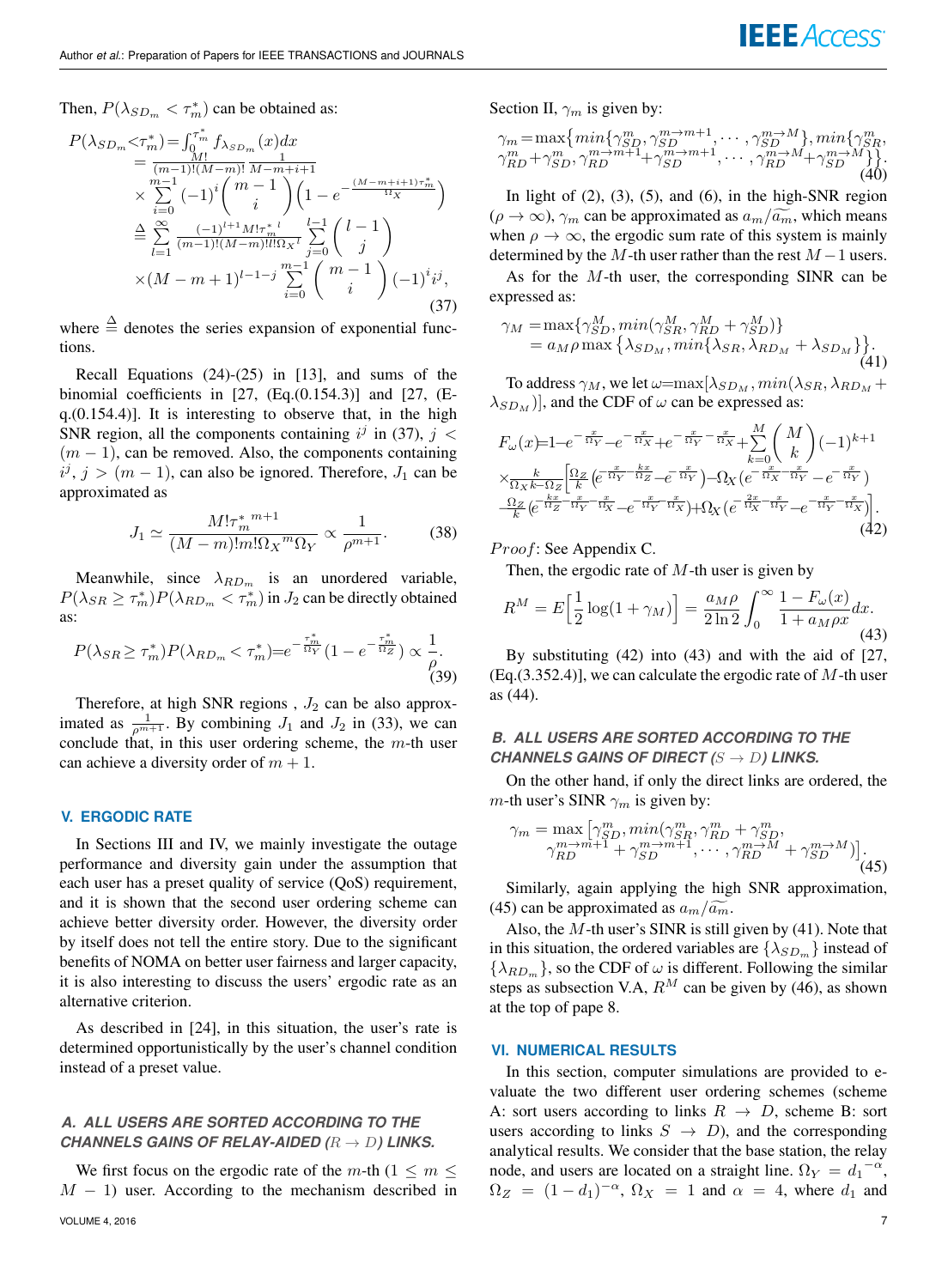$$
R^{M} = \frac{1}{2\ln 2} \Big[ \Gamma_1 - \sum_{k=0}^{M} \binom{M}{k} (-1)^{k+1} \frac{1}{\Omega_X k - \Omega_Z} (\Gamma_2 - \Gamma_3) \Big], \tag{44}
$$

where 
$$
\Gamma_1 = -e^{\frac{1}{a_M \rho \Omega_Y}} E_i \Big( - \frac{1}{a_M \rho \Omega_Y} \Big) - e^{\frac{1}{a_M \rho \Omega_X}} E_i \Big( - \frac{1}{a_M \rho \Omega_X} \Big) + e^{\frac{\Omega_X + \Omega_Y}{a_M \rho \Omega_X \Omega_Y}} E_i \Big( - \frac{\Omega_X + \Omega_Y}{a_M \rho \Omega_X \Omega_Y} \Big),
$$
  
\n
$$
\Gamma_2 = \Omega_Z \Big[ -e^{\frac{\Omega_Z + k\Omega_Y}{a_M \rho \Omega_Y \Omega_Z}} E_i \Big( -\frac{\Omega_Z + k\Omega_Y}{a_M \rho \Omega_Y \Omega_Z} \Big) + e^{\frac{1}{a_M \rho \Omega_X}} E_i \Big( -\frac{1}{a_M \rho \Omega_Y} \Big) - k\Omega_X \Big[ -e^{\frac{\Omega_Y + \Omega_X}{a_M \rho \Omega_X \Omega_Y}} E_i \Big( -\frac{\Omega_Y + \Omega_X}{a_M \rho \Omega_X \Omega_Y} \Big) + e^{\frac{1}{a_M \rho \Omega_X}} E_i \Big( -\frac{1}{a_M \rho \Omega_X} \Big) \Big],
$$
  
\n
$$
\Gamma_3 = \Omega_Z \Big[ -e^{\frac{k\Omega_Y \Omega_X + \Omega_Z \Omega_X + \Omega_Z \Omega_Y}{a_M \rho \Omega_Z \Omega_Y \Omega_X}} E_i \Big( -\frac{k\Omega_Y \Omega_X + \Omega_Z \Omega_X + \Omega_Z \Omega_Y}{a_M \rho \Omega_Z \Omega_Y \Omega_X} \Big) + e^{\frac{\Omega_X + \Omega_Y}{a_M \rho \Omega_Y \Omega_X}} E_i \Big( -\frac{\Omega_X + \Omega_Y}{a_M \rho \Omega_Y \Omega_X} \Big) \Big] - k\Omega_X \Big[ -e^{\frac{2\Omega_Y + \Omega_X}{a_M \rho \Omega_Y \Omega_X}} E_i \Big( -\frac{2\Omega_Y + \Omega_X}{a_M \rho \Omega_Y \Omega_X} + e^{\frac{\Omega_X + \Omega_Y}{a_M \rho \Omega_Y \Omega_X}} E_i \Big( -\frac{\Omega_X + \Omega_Y}{a_M \rho \Omega_Y \Omega_X} \Big) \Big].
$$

$$
R^{M} = \frac{1}{2\ln 2} \Big[ \Gamma_4 - \sum_{j=0}^{M} \binom{M}{j} \sum_{k=0}^{M} \binom{M}{k} (-1)^{k+1+j} (\Gamma_5 + \Gamma_6) \Big], \tag{46}
$$

where 
$$
\Gamma_4 = \sum_{j_1=1}^{M} {M \choose j_1} (-1)^{j_1} e^{\frac{j_1}{a_M \rho \Omega_X}} E_i \left(-\frac{j_1}{a_M \rho \Omega_X}\right) - \sum_{j_2=0}^{M} {M \choose j_2} (-1)^{j_2} e^{\frac{j_2 \Omega_Y + \Omega_X}{a_M \rho \Omega_X \Omega_Y}} E_i \left(-\frac{j_2 \Omega_Y + \Omega_X}{a_M \rho \Omega_X \Omega_Y}\right),
$$

$$
\Gamma_5 = \frac{\Omega_X}{\Omega_Z k - \Omega_X} \left[ -e^{\frac{j \Omega_Y + \Omega_X + k \Omega_Y}{a_M \rho \Omega_X \Omega_Y}} E_i \left(-\frac{j \Omega_Y + \Omega_X + k \Omega_Y}{a_M \rho \Omega_X \Omega_Y}\right) + e^{\frac{j \Omega_Y + \Omega_X}{a_M \rho \Omega_X \Omega_Y}} E_i \left(-\frac{j \Omega_Y + \Omega_X}{a_M \rho \Omega_X \Omega_Y}\right) \right],
$$

$$
\Gamma_6 = \frac{k \Omega_Z}{\Omega_Z k - \Omega_X} \left[ -e^{\frac{j \Omega_Y \Omega_Z + \Omega_X \Omega_Z}{a_M \rho \Omega_X \Omega_Y \Omega_Z}} E_i \left(-\frac{j \Omega_Y \Omega_Z + \Omega_X \Omega_Y}{a_M \rho \Omega_X \Omega_Y \Omega_Z}\right) + e^{\frac{j \Omega_Y + \Omega_X}{a_M \rho \Omega_X \Omega_Y}} E_i \left(-\frac{j \Omega_Y + \Omega_X}{a_M \rho \Omega_X \Omega_Y}\right) \right].
$$

 $1 - d_1$  denote the distance of  $S \rightarrow R$  and  $R \rightarrow D$  after normalization<sup>4</sup>.

#### *A. OUTAGE PERFORMANCE & DIVERSITY GAIN*

 $\overline{M}$ 



**FIGURE 2:** Two users scenario with  $m = 1$ ,  $n = M = 4$ ,  $a_m = 0.8$ ,  $a_n = 0.2$ ,  $d_1 = 0.5$ ,  $\gamma_{tar}^{m} = 2.5dB$ , and  $\gamma_{tar}^{n} = 4dB$ .

By using the Monte Carlo method, in Figs. 2 and 3, we first provide the outage performance comparisons among different user ordering schemes by varying the average SNR. In Fig. 2, we also set the OMA system as a comparison candidate, where the target SINR  $\gamma_{OMA}$  of user in OMA system satisfies  $\frac{1}{2}$ log<sub>2</sub>(1 +  $\gamma$ <sub>OMA</sub>) =  $R_m + R_n$ . As can



**FIGURE 3:** Three users scenario with  $M = 3$   $a_1 = 1/2$ ,  $a_2 =$  $1/3$ ,  $a_3 = 1/6$ ,  $\gamma_{tar}^1 = 0.9$ dB,  $\gamma_{tar}^2 = 1.5$ dB, and  $\gamma_{tar}^3 = 2$ dB.

be observed, both two NOMA schemes outperform conventional OMA scheme. The reason is that NOMA can serve the two users simultaneously in two time phases, whereas four time phases are needed to complete the transmission of two users for conventional OMA scheme. Then, we can see that the simulation results match very well with the derived analytical results in  $(19)$ ,  $(24)-(26)$ , and  $(28)-(29)$ , which exactly verifies the accuracy of our derivations. In Fig. 3, we further present the outage performance of three users scenario as an extension. It can be observed that, for scheme A, the outage probabilities of all users show similar trends, and all users can experience the same diversity gain of two. By contrast, for scheme B, the outage probabilities of

<sup>&</sup>lt;sup>4</sup>This path loss model has been well explained in [25], and it has also been widely used in numerous works [13]-[17]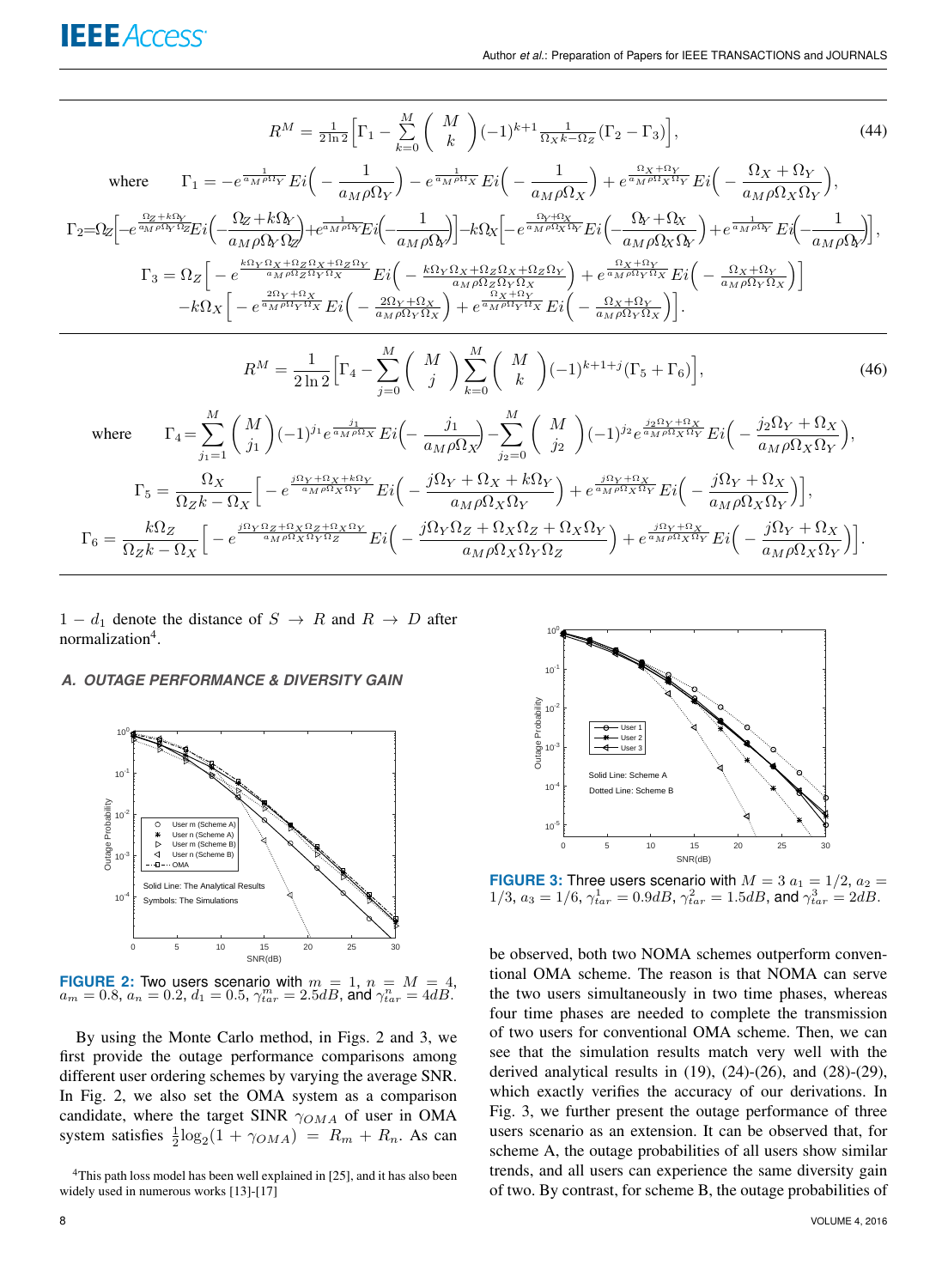different users show different trends, and the m-th user can achieve a diversity gain of  $m + 1$ , which is also consistent with our analysis provided in Section IV.



**FIGURE 4:** Outage probability vs.  $a_m$  with  $d_1 = 0.5$ ,  $m = 1$ ,  $n = M = 4$ ,  $\rho = 10dB$ ,  $\gamma_{tar}^m = 1dB$ , and  $\gamma_{tar}^n = 3dB$ .



**FIGURE 5:** Outage probability vs.  $d_1$  with  $m = 1$ ,  $n = M = 4$ ,  $\rho = 15dB$ ,  $d_1 = 0.5$ ,  $a_m = 0.8$ ,  $a_n = 0.2$ ,  $\gamma_{tar}^m = 1dB$ , and  $\gamma_{tar}^n = 3dB$ .

In Figs. 4 and 5, we illustrate outage performance by varying  $a_m$  and  $d_1$ , respectively. Firstly, it can be seen that the exact analytical results match very well with the simulations in both Figs. 4 and 5. Then, from Fig. 4, we can observe that  $a_m$  has a considerable impact on the outage probability of users. For fixed preset target SINR, the outage probability of user m decreases and that of user n increases with  $a_m$ . Moreover, the position of relay also has a significant impact on outage performance (see Fig. 5), especially for scheme A. Since the relay is more likely to decode and retransmit the signals successfully when it is near to the source ( $d_1 \leq 0.4$ ), sorting user according to the links  $R \to D$  is more efficient in this case. However, when relay is far away from source, the decoding is more difficult for relay, and the outage performance gap between scheme A and OMA narrows with  $d_1$ .



**FIGURE 6:** Ergodic rate vs.  $\rho$  with  $d_1 = 0.5$ ,  $a_1 = 1/2$ ,  $a_2 =$  $1/3, a_3 = 1/6.$ 

#### *B. ERGODIC RATE*

To obtain more insightful results, we next analyze the ergodic rate of users under different user ordering schemes. In Fig. 6, the ergodic rate is shown as a function of average SNR. Firstly, we can see the exact analytical results in (44) and (46) match very well with the simulations, which confirms the correctness of our derivations. Then, it can be seen that, for user  $m \ (m \ < M)$ , the ergodic rate nearly remains unchanged at high SNR. By contrast, the ergodic rate of the  $M$ -th user is highly related to average SNR. That is to say, in the high-SNR region, the ergodic sum rate mainly depends on the  $M$ -th user, which is also consistent with the description in Section V. Another observation from Fig. 6 is the difference of two user ordering schemes. When the relay's position is in the middle between source and users, user  $D_M$ 's ergodic rate of scheme A is larger than that of scheme B, thus also resulting in a larger ergodic sum rate.



**FIGURE 7:** Ergodic rate vs.  $d_1$  with  $\rho = 10dB$ ,  $a_1 = 1/2$ ,  $a_2 = 1/3, a_3 = 1/6.$ 

Fig. 7 depicts the performance of different user ordering schemes by varying  $d_1$ . As can be observed, the position of relay has a significant impact on the ergodic rate. When the position of relay is near to source, scheme A can achieve larger ergodic sum rate than scheme B. On the contrary, when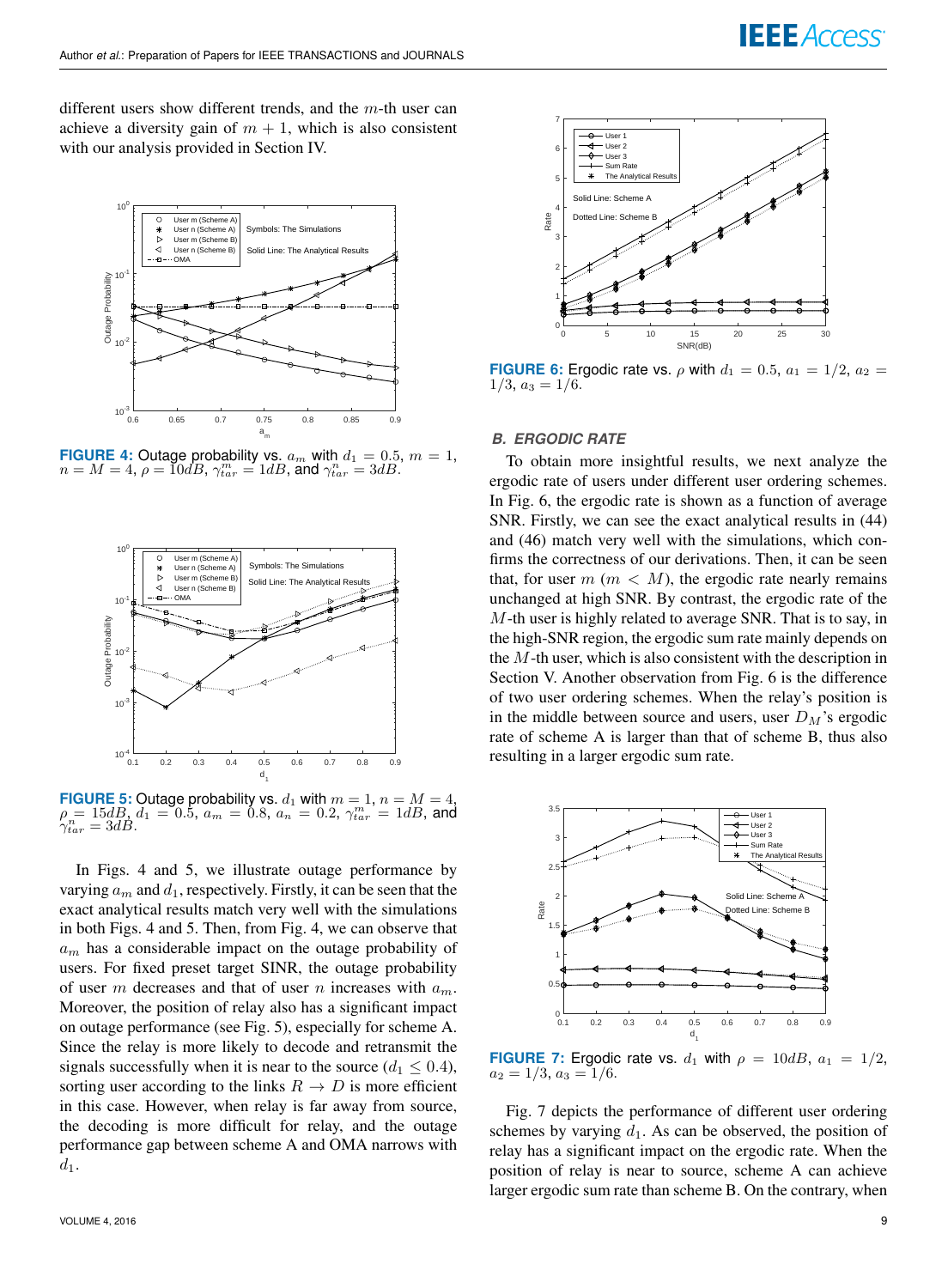$d_1 > 0.6$ , scheme B is the better one. This is because the relay's decoding task is more difficult when it is far from the source. Comparing scheme A with scheme B, we can find that, scheme A can achieve larger ergodic rate in some cases, while scheme B is less sensitive to relay's location. This observation also justifies the analysis in Fig. 5.

#### **VII. CONCLUSION**

In this paper, two major user ordering schemes in cooperative NOMA have been analyzed and compared from two aspects: the outage performance and ergodic rate. As for outage performance, we have derived the closed-form expressions of users, and then obtained the corresponding diversity gain. As for ergodic rate, exact closed-form expression of the strongest user, and upper bounds of the rest users in the high-SNR region have been derived. Monte Carlo simulations have demonstrated that, on one hand, sorting users based on relayaid path can provide larger ergodic sum rate in some cases, and on the other hand, sorting users based on direct path is less sensitive to the relay's location, and can provide larger diversity gain.

#### **APPENDIX A PROOF OF (24)**

.

To address (23), we first assume  $\tau^n \geq \frac{\gamma_{tar}^m}{b}$ . Note that  $b > 0$  and  $c > 0$ , it can be observed that  $(\tau^n)^2 c - 4(\gamma^n_{tar} - b\tau^n) > 0$ . Consequently, if  $\lambda_{SD_n} \in$  $\left(\tau^{n}C^{-2} - 4(\gamma_{tar}^{n} - b\tau^{n})\right) > 0.$  Consequently, if  $\lambda_{SD_n} \in \left(\tau^{n}C^{-2} - 4C(\gamma_{tar}^{n} - b\tau^{n})\right)$ ,  $\tau^{n}C^{-2} + 4C(\gamma_{tar}^{n} - b\tau^{n})$ , we have  $\frac{\gamma_{tar}^{m} - b\lambda_{SD_n}}{c\lambda_{SD_n} + b}$  <  $\tau^n$  –  $\lambda_{SD_n}$ . Furthermore, it can be also observed that  $\frac{\tau^n c - \sqrt{(\tau^n c)^2 - 4c(\gamma^n a - b\tau^n)}}{2c} < 0$  as well also observed that  $\frac{2c}{2c}$   $\leq 0$  as well<br>as  $\frac{\tau^n c + \sqrt{(\tau^n c)^2 - 4c(\gamma^n_{tar} - b\tau^n)}}{2c} > \tau^n$ . Accordingly,  $\Psi_7$  can be calculated as (47):

$$
\Psi_{7} = \int_{0}^{\tau^{n}} \int_{\lambda_{SD_n}} (x) dx \int_{\tau^{n}}^{\infty} f_{\lambda_{RD_n}}(y) dy \n+ \int_{\tau^{n}}^{\infty} \int_{\lambda_{SD_n}} (x) dx \int_{0}^{\infty} f_{\lambda_{RD_n}}(y) dy \n= 1 + \frac{1}{\Omega_X} \sum_{i=n}^{M} \sum_{j=0}^{i} (-1)^{j+1} \begin{pmatrix} i \\ j \end{pmatrix} \begin{pmatrix} M \\ i \end{pmatrix} e^{-\frac{(j+M-i)\tau^{n}}{\Omega_Z}} \n\times \frac{\Omega_X \Omega_Z}{[\Omega_Z - \Omega_X(j+M-i)]} \begin{pmatrix} 1 - e^{-\frac{[\Omega_Z - \Omega_X(j+M-i)]\tau^{n}}{\Omega_X \Omega_Z}} \end{pmatrix}.
$$
\n(47)

Therefore, by combining (20)-(22), and (47), the outage probability of the *n*-th user  $D_n$  can be attained as (24) for the case of  $\tau^n \geq \frac{\gamma_{tar}^m}{b}$ . **APPENDIX B**

# **PROOF OF (25) AND (26)**

If  $\tau^n < \frac{\gamma_{tar}^m}{b}$ ,  $(\tau^n)^2c - 4(\gamma_{tar}^m - b\tau^n) \ge 0$  may not always hold. Then, for the case of  $\tau^n < \frac{\gamma_{tar}^m}{b}$  and  $(\tau^n)^2 c - 4(\gamma_{tar}^m (b\tau^n) < 0$ , we have  $\frac{\gamma_{tar}^n - b\lambda_{SD_n}}{c\lambda_{SD_n} + b} > \tau^n - \lambda_{SD_n}$ , and  $\Psi_7$  can be calculated as:

$$
\Psi_7 = \int_0^{\frac{\gamma_{tar}^{m}}{b}} f_{\lambda_{SD_n}}(x) dx \int_{\frac{c_{tar}^{m}}{b}}^{\infty} f_{\lambda_{RD_n}}(y) dy \n+ \int_{\frac{\gamma_{tar}^{m}}{b}}^{\infty} f_{\lambda_{SD_n}}(x) dx \int_0^{\frac{c_{str}}{b}} f_{\lambda_{RD_n}}(y) dy.
$$
\n(48)

Consequently, by following the similar steps to (14)-(18), the outage probability of  $D_n$  in this case can be derived as (25).

For the case of  $\tau^n < \frac{\gamma_{tar}^m}{b}$  and  $(\tau^n)^2 c - 4(\gamma_{tar}^m - b\tau^n) \ge 0$ , it can be verified that both the two intersection points of the two functions  $\frac{\gamma_{tar}^{m} - b\lambda_{SDn}}{c\lambda_{SD} + b}$  $\frac{c_{\alpha}^{n} - b\lambda_{SD_n}}{c\lambda_{SD_n} + b}$  and  $\tau^{n} - \lambda_{SD_n}$  exist. Further define  $x_1 = \frac{\tau^n c - \sqrt{(\tau^n c)^2 - 4c(\gamma^n a_n - b\tau^n)}}{2c}$  and  $x_2 =$ ther define  $x_1 = \frac{2c}{x}$  and  $x_2 = \frac{\tau^n c + \sqrt{(\tau^n c)^2 - 4c(\gamma^n_{tar} - b\tau^n)}}{2c}$ . Note that  $0 < x_1 \le x_2 < \frac{\gamma^n_{tar}}{b}$ , and  $\Psi_7$  can be given by

$$
\Psi_{7} = \underbrace{\int_{0}^{x_{1}} f_{\lambda_{SD_{n}}}(x) dx \int_{\frac{\gamma_{tar}^{m} - b_{x}}{ex+b}}^{\infty} f_{\lambda_{RD_{n}}}(y) dy}_{\Psi} + \underbrace{\int_{x_{1}}^{x_{2}} f_{\lambda_{SD_{n}}}(x) dx \int_{\tau^{n} - x}^{\infty} f_{\lambda_{RD_{n}}}(y) dy}_{\Psi_{9}} + \underbrace{\int_{x_{2}}^{\frac{\gamma_{tar}^{m}}{b}} f_{\lambda_{SD_{n}}}(x) dx \int_{\frac{\gamma_{tar}^{m} - b_{x}}{ex+b}}^{\infty} f_{\lambda_{RD_{n}}}(y) dy}_{\Psi_{\frac{\gamma_{tar}^{m}}{ex}} + b} + \underbrace{\int_{\frac{\gamma_{tar}^{m}}{b}}^{\infty} f_{\lambda_{SD_{n}}}(x) dx \int_{0}^{\Psi_{10}} f_{\lambda_{RD_{n}}}(y) dy}_{\Psi_{11}}.
$$
\n
$$
(49)
$$

Therefore, following the similar steps to (14)-(18),  $\Psi_8$  can be calculated as

$$
\Psi_8 = 1 - e^{-\frac{x_1}{\Omega_X}} + e^{\frac{(j+M-i)b}{\Omega_Z c} + \frac{b}{\Omega_X c}} \frac{1}{\Omega_X \Omega_Z c} \sum_{i=n}^M \sum_{j=0}^i (-1)^{j+1}
$$
\n
$$
\times \begin{pmatrix} i \\ j \end{pmatrix} \begin{pmatrix} M \\ i \end{pmatrix} \begin{cases} \mu_{x_1} + \Omega_X \Omega_Z c \Big( e^{-\frac{b}{\Omega_X c}} - e^{-\frac{c x_1 + b}{\Omega_X c}} \Big) \\ - d \Big[ Ei \Big( -\frac{c x_1 + b}{\Omega_X c} \Big) - Ei \Big( -\frac{b}{\Omega_X c} \Big) \Big] \end{cases}.
$$
\n
$$
(50)
$$

Then, following the similar steps in (47),  $\Psi_9$  can be calculated as

$$
\Psi_{9} = \int_{x_{1}}^{x_{2}} \frac{1}{\Omega_{X}} e^{-\frac{x}{\Omega_{X}}} dx \int_{\tau^{n} - x}^{\infty} f_{\lambda_{RD_{n}}}(y) dy
$$
\n
$$
= e^{-\frac{x_{1}}{\Omega_{X}}} - e^{-\frac{x_{2}}{\Omega_{X}}} + \frac{1}{\Omega_{X}} \sum_{i=n}^{M} \sum_{j=0}^{i} (-1)^{j+1} {i \choose j} {M \choose i}
$$
\n
$$
\times e^{-\frac{(j+M-i)\tau^{n}}{\Omega_{Z}} \frac{\Omega_{X}\Omega_{Z}}{[\Omega_{Z}-\Omega_{X}(j+M-i)]}} \times (e^{-\frac{[\Omega_{Z}-\Omega_{X}(j+M-i)]x_{2}}{\Omega_{X}\Omega_{Z}}}) - e^{-\frac{[\Omega_{Z}-\Omega_{X}(j+M-i)]x_{2}}{\Omega_{X}\Omega_{Z}}}).
$$
\n(51)

Similar to  $\Psi_8$ ,  $\Psi_{10}$  can be calculated as

$$
\Psi_{10} = e^{-\frac{x_2}{\Omega_X}} - e^{-\frac{\gamma_{tar}^{m}}{\Omega_X}} + e^{\frac{(j+M-i)b}{\Omega_Z c} + \frac{b}{\Omega_X \Omega_Z c}} \times \sum_{i=n}^{M} \sum_{j=0}^{i} (-1)^{j+1} {i \choose j} {M \choose i} {\mu_{x_2} + \Omega_X \Omega_Z c} \times \left( e^{-\frac{cx_2+b}{\Omega_X c}} - e^{-\frac{c\gamma_{tar}^{m}}{\Omega_X c}} \right) - d \left[ Ei \left( -\frac{\frac{c\gamma_{tar}^{m}}{\Omega_X c}}{\Omega_X c} \right) - Ei \left( -\frac{cx_2+b}{\Omega_X c} \right) \right].
$$
\n(52)

10 VOLUME 4, 2016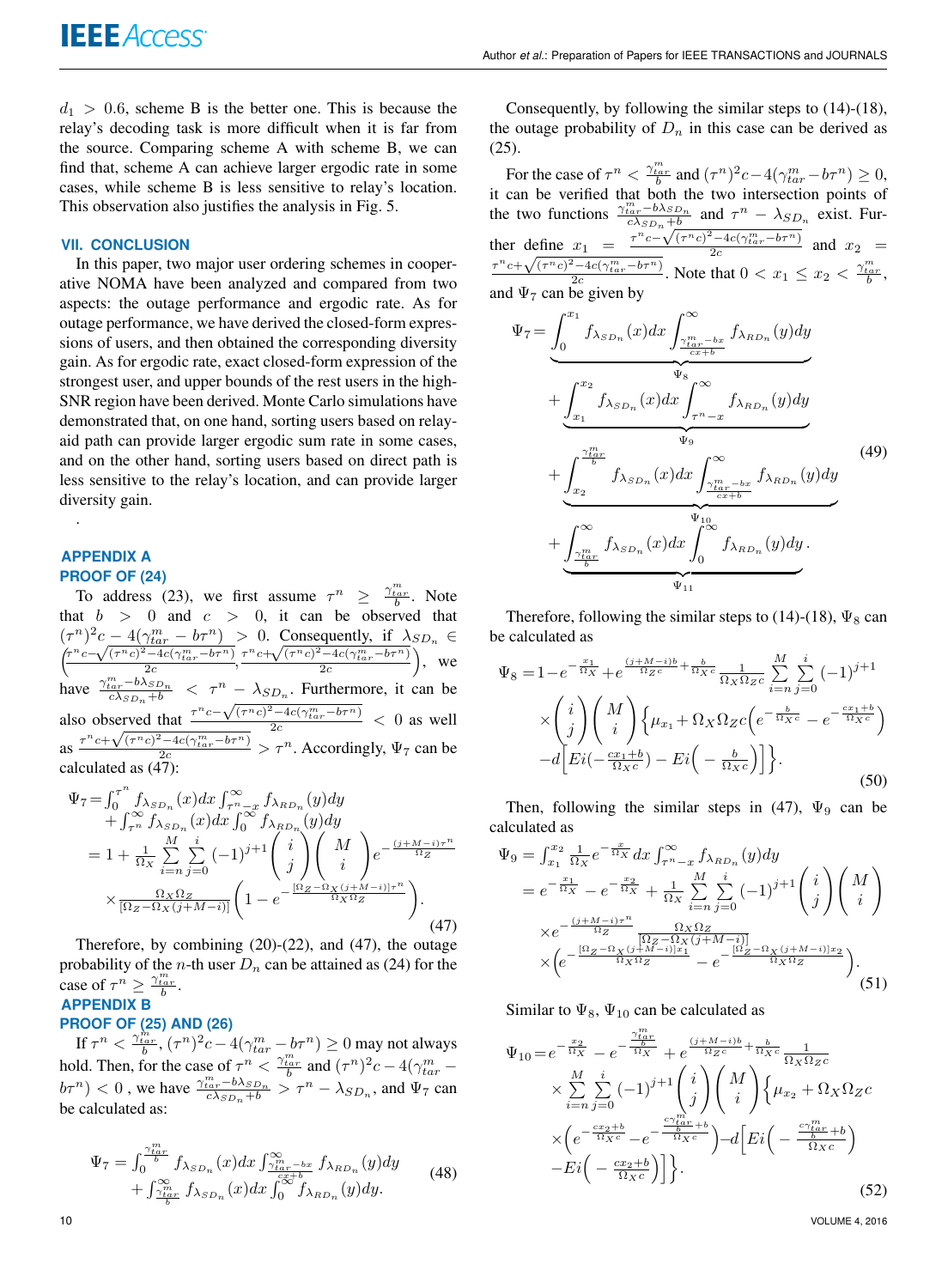$\Psi_{11}$  can be obtained directly as

$$
\Psi_{11} = \int_{\frac{\gamma_{tar}^m}{b}}^{\infty} \frac{1}{\Omega_X} e^{-\frac{x}{\Omega_X}} dx \int_0^{\infty} f_{\lambda_{RD_n}}(y) dy = e^{-\frac{\gamma_{tar}^m}{b\Omega_X}}.
$$
\n(53)

Finally, by substituting (49)-(53) into (20), we can derive the outage probability of the *n*-th user, thus completing the proof of (26).

#### **APPENDIX C PROOF OF (42)**

In this scheme, the PDF of  $\lambda_{RD_M}$  is given by

$$
f_{\lambda_{RD_M}}(x) = \frac{k}{\Omega_Z} \sum_{k=0}^{M} \binom{M}{k} (-1)^{k+1} e^{-\frac{x k}{\Omega_Z}}.
$$
 (54)

Subsequently, the PDF of  $\lambda_{RD_M} + \lambda_{SD_M}$  can be expressed by

$$
f_{\lambda_{RD_M} + \lambda_{SD_M}}(z) = \int_{-\infty}^{+\infty} f_{\lambda_{RD_M}}(x) f_{\lambda_{SD_M}}(z - x) dx
$$
  
= 
$$
\sum_{k=0}^{M} {M \choose k} (-1)^{k+1} \frac{k}{\Omega_Z} \frac{1}{\Omega_X} e^{-\frac{z}{\Omega_X}} \int_0^z e^{-\frac{(\Omega_X k - \Omega_Z)x}{\Omega_X \Omega_Z}} dx
$$
  
= 
$$
\sum_{k=0}^{M} {M \choose k} (-1)^{k+1} \frac{k}{\Omega_X k - \Omega_Z} (e^{-\frac{z}{\Omega_X}} - e^{-\frac{kz}{\Omega_Z}}).
$$
 (55)

Accordingly, the CDF of  $\lambda_{RD_M} + \lambda_{SD_M}$  can be calculated based on (55). Finally, the CDF of  $\omega$  is given by

$$
F_{\omega}(x) = F_{\lambda_{SD_M}}(x) F_{min(\lambda_{SR}, \lambda_{RD_M} + \lambda_{SD_M})}(x)
$$
  
=  $F_{\lambda_{SD_M}}(x) \{1 - [1 - F_{\lambda_{SR}}(x)][1 - F_{\lambda_{RD_M} + \lambda_{SD_M}}(x)]\}$   
=  $(1 - e^{-\frac{x}{\Omega_X}}) \{1 - e^{-\frac{x}{\Omega_Y}} \{1 - \sum_{k=0}^{M} {M \choose k} (-1)^{k+1} \times \frac{k}{\Omega_X k - \Omega_Z} \left[\frac{\Omega_Z}{k} (e^{-\frac{kx}{\Omega_Z}} - 1) - \Omega_X (e^{-\frac{x}{\Omega_X}} - 1)\right]\}.$  (56)

#### **REFERENCES**

- [1] J. G. Andrews, S. Buzzi, W. Choi, S. V. Hanly, A. Lozano, A. C. K. Soong, and J. C. Zhang, "What will 5G be?" in IEEE J. Sel. Areas Commun., vol. 32, no. 6, pp. 1065-1082, June 2014.
- [2] Q. Li, H. Niu, A. Papathanassiou, and G. Wu, "5G network capacity:Key elements and technologies," in IEEE Veh. Technol. Mag., vol. 9, no. 1, pp. 71-78, Mar. 2014.
- [3] L. Yang, J. Chen, Q. Ni, J. Shi, and X. Xue, "NOMA-enabled Cooperative Unicast-Multicast: Design and Outage Analysis," in IEEE Trans. on Wireless Commun., vol. 16, no. 12, pp. 7870-7889, Dec. 2017.
- [4] Y. Sun, D. W. K. Ng, Z. Ding, and R. Schober, "Optimal Joint Power and Subcarrier Allocation for Full-Duplex Multicarrier Non-Orthogonal Multiple Access Systems," in IEEE Trans. on Commun., vol. 65, no. 3, pp. 1077-1091, Jan. 2017.
- [5] Y. Sun, D. W. K. Ng, Z. Ding and R. Schober, "Optimal Joint Power and Subcarrier Allocation for MC-NOMA Systems," in 2016 IEEE Global Communications Conference (GLOBECOM), Washington, DC, USA, Dec. 2016, pp. 1-6.
- [6] V. W. S. Wong, et al., Key Technologies for 5G Wireless Systems. Cambridge, UK, 2017.
- [7] A. Benjebbovu et al., "Concept and practical considerations of nonorthogonal multiple access (NOMA) for future radio access," in Proc. IEEE ISPACS, 2013, pp. 770-774.
- [8] Z. Ding, M. Peng, and H. V. Poor, "Cooperative non-orthogonal multiple access in 5G systems," in IEEE Commun. Lett., vol. 19, no. 8, pp. 1462- 1465, Aug. 2015.
- [9] Z. Wei, L. Dai, D. W. K. Ng, and J. Yuan,"Performance Analysis of a Hybrid Downlink-Uplink Cooperative NOMA Scheme", in 2017 Vehicular Technology Conference (VTC Spring), Sydney, NSW, Australia, Jun. 2017, doi: 10.1109/VTCSpring.2017.8108407.
- [10] L. Lv, J. Chen, and Q. Ni, "Cooperative Non-Orthogonal Multiple Access in Cognitive Radio," in IEEE Commun. Letters, vol. 20, no. 10, pp. 2059 - 2062, Aug. 2016.
- [11] L. Lv, J. Chen, Q. Ni, and Z. Ding. "Design of Cooperative Non-Orthogonal Multicast Cognitive Multiple Access for 5G Systems: User Scheduling and Performance Analysis", in IEEE Trans on Commun., vol. 65, no. 6, pp. 2641-2656, Jun. 2017.
- [12] G. Liu, X. Chen, Z. Ding, Z. Ma, and F. R. Yu, "Hybrid Half-Duplex/Full-Duplex Cooperative Non-Orthogonal Multiple Access With Transmit Power Adaptation," in IEEE Trans. on Wireless Commun., vol. 17, no.1, pp. 506-519, Nov. 2017.
- [13] J. Men and J. Ge, "Performance analysis of non-orthogonal multiple access in downlink cooperative network," in IET Commun., vol. 9, no. 18, pp. 2267-2273, Dec. 2015.
- [14] J. Men, and J. Ge, C. Zhang, "Performance analysis of Non-Orthogonal Multiple Access for relaying networks over Nakagami-m fading channels," in IEEE Trans. on Vehicular Technology, vol. 66, no. 2, pp. 1200-1208, Feb. 2017.
- [15] J. Men, and J. Ge, "Non-orthogonal multiple access for multiple-antenna relaying networks," in IEEE Commun. Lett., vol. 19, no. 10, pp. 1686- 1689, Oct. 2015.
- [16] Y. Zhang, J. Ge, and E. Serpedin, "Performance analysis of non-orthogonal multiple access for downlink networks with antenna selection over Nakagami-m fading channels," in IEEE Trans. on Vehicular Technology, vol. 66, no. 11, pp. 10590-10594, Sep. 2017.
- [17] D. Wan, M. Wen, F. Ji, Y. Liu, and Y. Huang, "Cooperative NOMA Systems With Partial Channel State Information Over Nakagami-m Fading Channels", in IEEE Trans. on Commun., vol. 66, no. 3, pp. 947-958, Nov. 2017.
- [18] Y. Sun, D. W. K. Ng, and R. Schober, "Resource Allocation for MC-NOMA Systems with Cognitive Relaying," in 2017 IEEE Globecom Workshops (GC Wkshps), Singapore, Singapore, Jan. 2018, doi: 10.1109/GLOCOMW.2017.8269087.
- [19] Y. Xiao, L. Hao, Z. Ma, Z. Ding, Z. Zhang, and P. Fan, "Forwarding Strategy Selection in Dual-Hop NOMA Relaying Systems", in IEEE Commun. Lett.,doi: 10.1109/LCOMM.2018.2803809, to be published in 2018.
- [20] Z. Song, Q. Ni, and X. Sun, "Distributed Power Allocation for Nonorthogonal Multiple Access Heterogeneous Networks", in IEEE Commun. Letters, vol. 22, no. 3, pp. 622-625, Jan. 2018.
- [21] Y. Saito, Y. Kishiyama, A. Benjebbour, T. Nakamura, A. Li, and K.Higuchi, "Non-orthogonal multiple access (NOMA) for cellular future radio access," in Proc. IEEE Vehicular Technology Conference (VTC), Dresden, Germany, Jun. 2013.
- [22] Z. Ding, X. Lei, G. Karagiannidis, R. Schober, J. Yuan, and V. Bhargava, "A Survey on Non-Orthogonal Multiple Access for 5G Networks: Research Challenges and Future Trends," in IEEE J. Sel. Areas Commun., vol. 35, no. 10, pp. 2181-2195, Jul. 2017.
- [23] Y. Xu, H. Sun, R. Q. Hu, and Y. Qian, "Cooperative non-orthogonal multiple access in heterogeneous networks," in Proc. IEEE Global Commun. Conf. (GlobeCom), San Diego, CA, USA, Dec. 2015, pp. 1-6.
- [24] Z. Ding, Z. Yang, P. Z. Fan, and H. V. Poor, "On the performance of nonorthogonal multiple access in 5G systems with randomly deployed users," in IEEE Signal Process. Lett., vol. 21, no. 12, pp. 1501-1505, Dec. 2014.
- [25] J. Li, L. J. Cimini, J. Ge, C. Zhang, and H. Feng, "Optimal and Suboptimal Joint Relay and Antenna Selection for Two-Way Amplify-and-Forward Relaying," in IEEE Trans. on Wireless Commun., vol. 15, no. 2, pp. 980- 993, Feb. 2016.
- [26] H. A. David and H. N. Nagaraja, 'Order Statistics', 3rd edn, New York, USA, 2003.
- [27] I. S. Gradshteyn, and I. M. Ryzhik. 'Table of Integrals, Series and Products', Academic Press, New York, 6th edn, 2000.